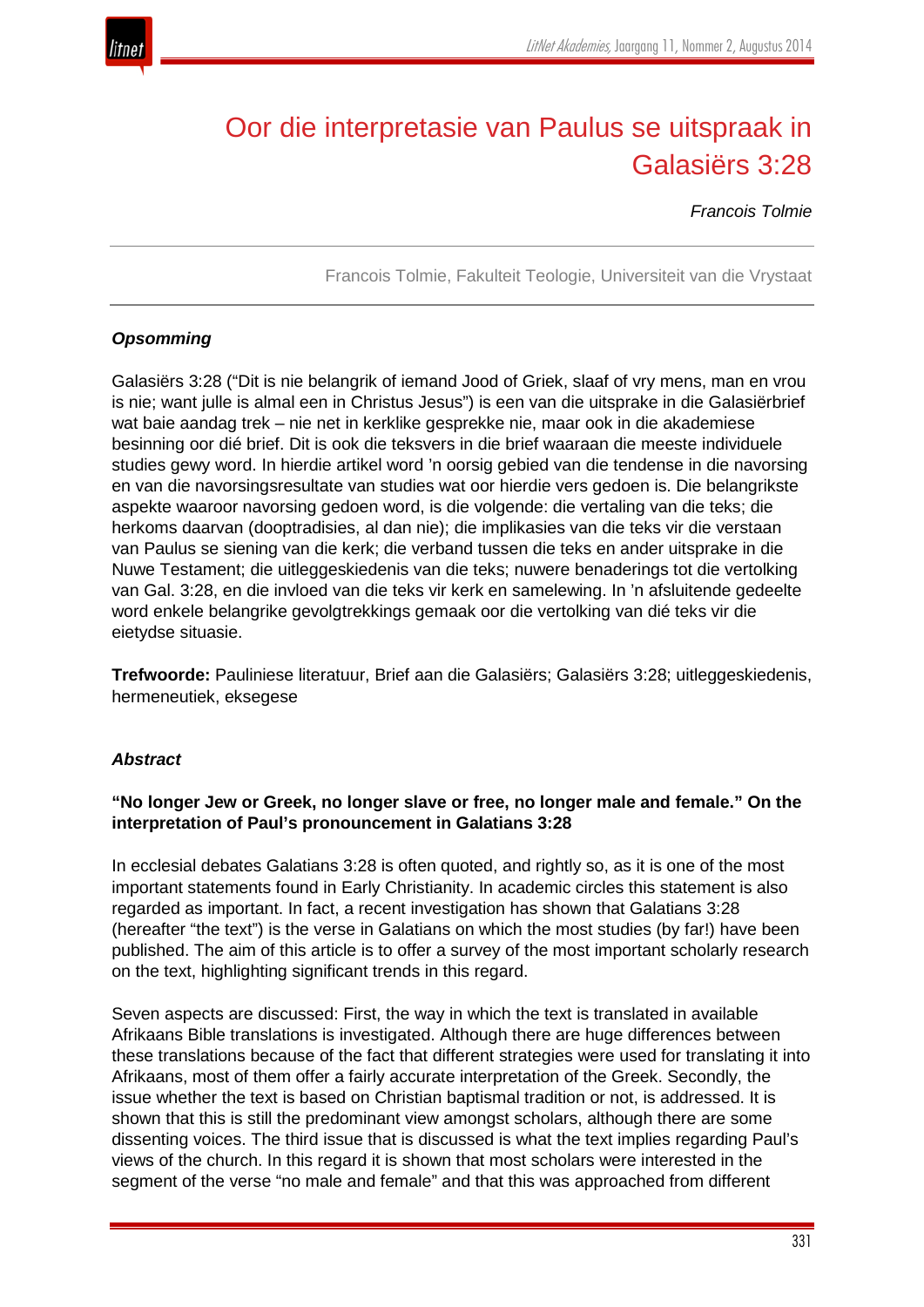perspectives: some argue that it should not be regarded as the great egalitarian text as often happens, whereas others focus on the implications that it has for gender issues. The next issue is the relationship between this text and the rest of the New Testament. It is shown that one can distinguish between two basic approaches among scholars: whereas some attempt to minimise the differences between the text and other views expressed in the New Testament, others argue that it is not possible to do so. The fifth issue is the*Wirkungsgeschichte* ("history of interpretation") of the text. It is shown that several overviews of the way in which the text was interpreted during the Patristic era were published providing clear evidence of the wide differences in the ways in which the text was approached. Attention is also drawn to the way in which the text has been interpreted in modern times, in particular by surveys of its interpretation in certain circles, such as Presbyterian churches and in the Roman Catholic Church. The sixth issue that is scrutinised is the way in which the interpretation of the text has benefited from new interpretative approaches. Feminist, queer, postcolonialist and other cultural approaches are discussed. These approaches made new interpretations of the text possible, since the angle from which the text is approached differs from those normally used. Lastly, the implications that the text has for contemporary church and society are looked into. The issue that has received the most attention is whether Galatians 3:28 implies that women should be allowed into the ministry or not. Although numerous studies have been published on this theme, there have not been many new insights to be found, as most of these studies do little more than recycle the same arguments for or against women in the ministry.

In a closing section of this article, three conclusions are drawn for contemporary interpretation of the text. First, the fact that so many studies have been published on it serves as an indication that in some way or another it refers to notions that are universally felt to be important. Exactly what these are, is difficult to summarise. In my attempt to do so I say that the ideas expressed in this text are of such a nature that it stirs people's imagination because the text imagines a world that differs clearly from what people normally experience in everyday life. Furthermore, the text expresses the notion that this other world is not an imaginary one, but can become reality by participating in Christ Jesus. To put it differently, the text expresses the view that in some way one's relationship with the Transcendent can create new and better realities. Secondly, the overview has shown that the text could be classified as an "open" text, owing to its succinct nature. This is also clear from the fact that it is often interpreted in opposing ways by equally competent scholars. In some cases it may be true that scholars abuse the text for their own purposes (e.g., for keeping women out of the ministry), but quite often it is rather difficult to choose between opposing interpretations of the text, which shows that it is indeed an "open" text. In fact, Mary D'Angelo may be correct when she says that there never has been a single universally accepted interpretation of the notions expressed in the text; not in Paul's time and not even when it still formed part of pre-Pauline tradition. Thirdly, it is argued that the fact that Galatians 3:28 is an "open" text may be abused in the sense that one can view it as an opportunity to interpret it in such a way that one's own interests are served. A better approach would be to approach the "openness" of the text in a positive and self-critical fashion. In practice, such an approach has at least the following two implications: First, one should regard the wide variety in existing interpretations of the text as a warning not to reach a decision on the meaning of the text too easily. Before claiming "According to Galatians 3:28, we should …" it is imperative that one should spend enough time in investigating all the possible ways in which it could be interpreted and the different ways in which one can make sense of it. In particular, one should attempt to widen one's horizons by taking cognisance of newer interpretive approaches to the text, as they were developed to help prevent "blind spots" in our interpretation of Galatians 3:28. Secondly, one should try to determine the "atmosphere" of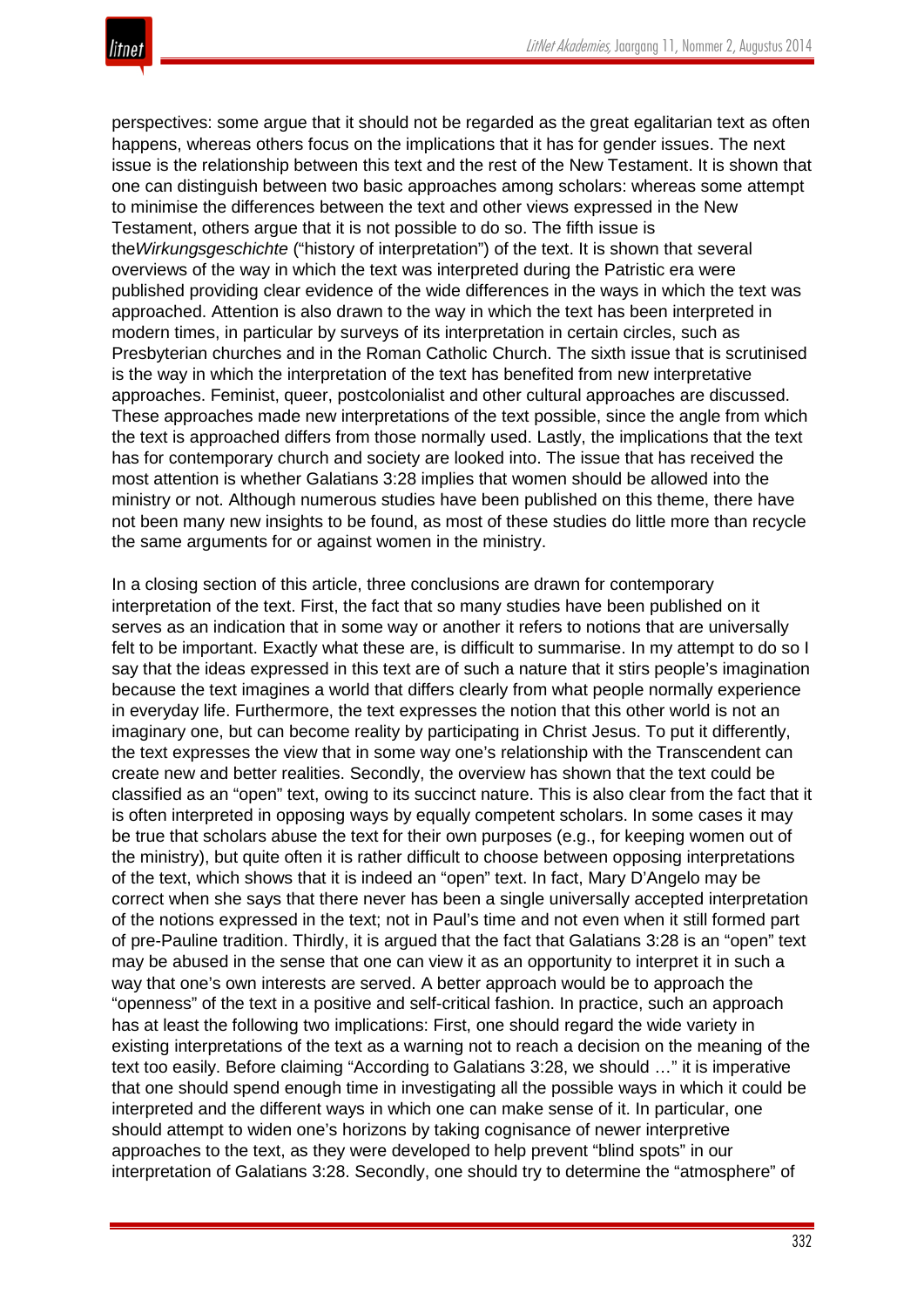

one's own interpretation of the text. As the overview has shown, the text has often been interpreted in such a way that some people were excluded or turned away. Quite ironically, such interpretations often came from people who were regarded as the most brilliant scholars of their time, but who nevertheless failed to see the disastrous effect of their interpretation of the text. A better approach seems to be to deliberately opt for interpreting Gal. 3:28 in such a way that people are included, brought together, liberated, reconciled and embraced.

**Keywords:** Pauline literature; Letter to the Galatians; Galatians 3:28; history of interpretation; hermeneutics; exposition

## **1. Inleiding**

In godsdienstige gesprekke, besinning en selfs twiste word Galasiërs 3:28 dikwels aangehaal; en ook tereg, want hierdie bekende uitspraak van Paulus verwoord een van die mees grondliggende insigte van die vroeë Christendom. In sekere sin het die volle implikasies van hierdie insig eers die afgelope eeu of twee werklik tot die Christendom begin deurdring.<sup>1</sup>

Interessant genoeg is dit nie net in kerklike gesprekke en debatte dat hierdie teks so baie aandag trek nie. In Nuwe-Testamentiese navorsing word dit eweneens dikwels belig. In 'n ondersoek wat ek gedoen het oor die navorsing wat in die periode 2000–2010 oor die Brief aan die Galasiërs gepubliseer is, het ek byvoorbeeld gevind dat Galasiërs 3:28 dié vers in die brief is wat verreweg die meeste aandag van navorsers gekry het (Tolmie 2012:130). Ongelukkig is dit egter ook so dat baie van hierdie navorsing onontgin lê, in sowel akademiese as kerklike kringe, omdat dit dikwels min aandag kry. Die normale manier waarop sulke navorsing die breër teologiese gemeenskap bereik, is deur middel van kommentare, maar dit is opvallend dat baie min resultate van hierdie navorsing hulle weg vind na kommentare op Galasiërs. Ongelukkig doen baie kommentators eintlik weinig meer as om reeds bestaande kennis (afkomstig uit vroeëre kommentare) onder 'n nuwe publikasiedatum te hersirkuleer. In die lig hiervan beoog die huidige artikel om die belangrikste navorsingsresultate ten opsigte van Galasiërs 3:28 (hierna meestal "die teks" genoem) op 'n bevatlike manier saam te vat sodat dit 'n groter impak op die teologiese en kerklike diskoers kan hê.

'n Oorsig soos wat in hierdie artikel beoog word, sou op twee maniere aangepak kon word: chronologies of tematies. Die voordeel van 'n chronologiese oorsig is dat 'n mens ontwikkelinge in die navorsing dan redelik maklik kan raaksien. Die nadeel is dat bydraes wat tematies by mekaar pas, nie altyd saam behandel word nie, omdat die publikasiedatums van studies wat op dieselfde aspek konsentreer, soms baie ver uitmekaar lê. Daarom het ek besluit om hierdie oorsig eerder tematies aan te bied. Navorsing wat oor dieselfde tema handel, word dus saamgegroepeer. Om die tersaaklikheid van elke tema duidelik te maak, het ek die opskrifte van die verskillende afdelings telkens in vraagvorm gestel.

Voordat die eerste tema behandel word, word die teks egter eers binne die oorkoepelende argument in die Galasiërbrief geplaas.

In Galasiërs probeer Paulus desperaat om die Christelike gemeentes wat tydens sy sendingwerk in Galasië tot stand gekom het, te oorreed om nie die evangelie soos wat hy dit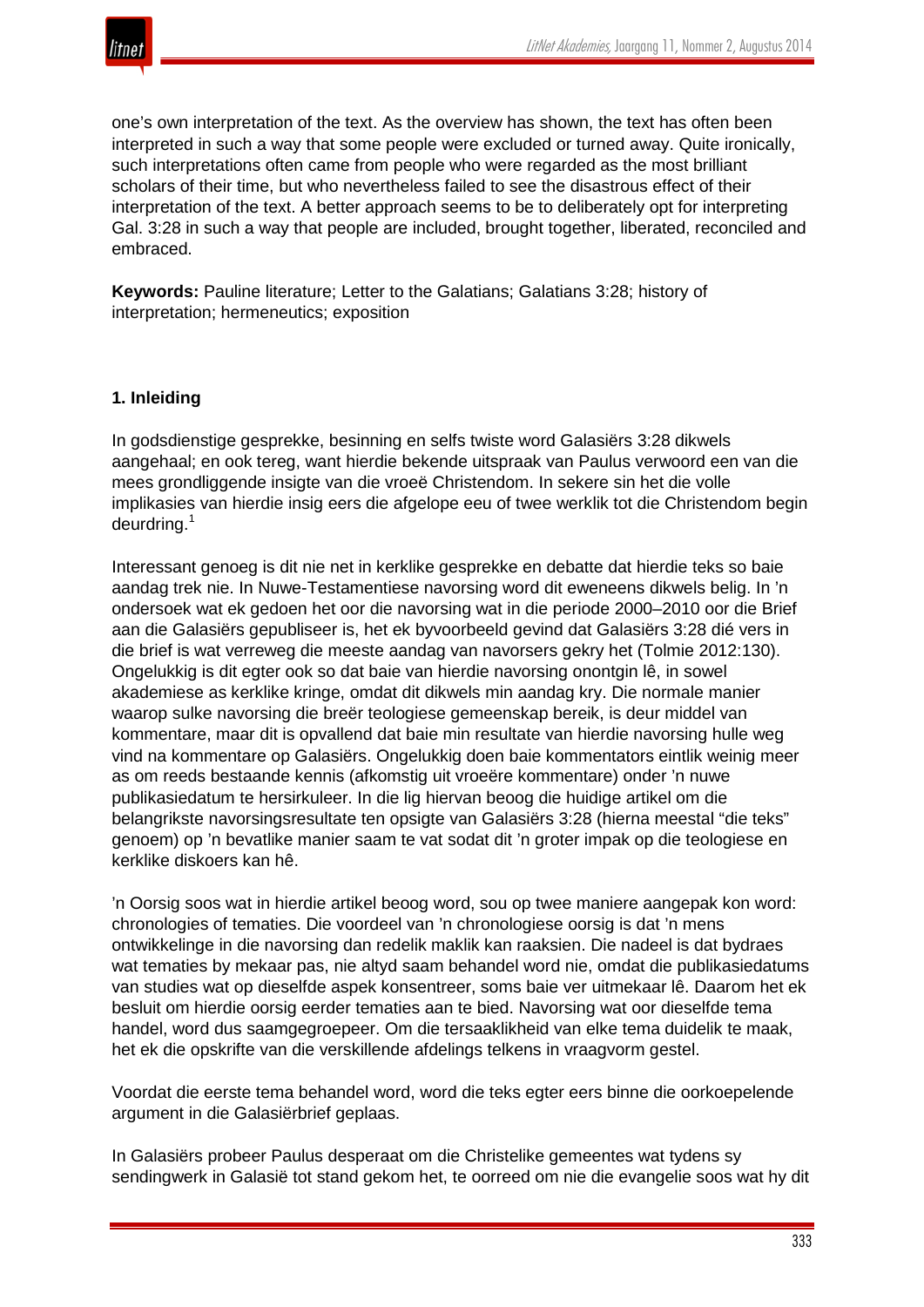

aan hulle verkondig het, te verruil vir 'n ander, Joods-Christelike, weergawe daarvan nie. Indien hulle die ander "evangelie" sou aanvaar, sou dit in die praktyk beteken dat tipies Joodse onderskeidingskenmerke, soos die onderhouding van die sabbat, Joodse feeste, besnydenis en eetvoorskrifte, 'n sentrale rol in dié Christelike gemeenskappe sou moes speel. Paulus se redenaarstrategie in die brief gaan deur ses fases, en die teks maak deel uit van die vierde fase in sy betoog. Dié fase kan opgesom word as 'n poging om sy opponente se siening te ondermyn deur hulle "evangelie" met geestelike slawerny in verband te bring, terwyl hy sy eie evangelie met kindskap van God en met geestelike vryheid vereenselwig. Dit gebeur in Gal. 3:26 tot 5:1, en bestaan uit die volgende stappe: in Gal. 3:26–29 bevestig hy dat die Galasiërs inderdaad kinders van God is; in Gal. 4:1–7 fokus hy op die onderskeid tussen geestelike slawerny en kindskap van God; in Gal. 4:8–11 berispe hy die Galasiërs omdat hulle Christelike slawerny verkies en is daar 'n skerp styging in die emosionele toon van sy betoog; in 4:12–20 volg 'n argument wat voluit emosioneel is; en laastens gebruik hy in Gal. 4:21–5:1 'n allegoriese argument om die basis te lê vir sy oproep dat die Galasiërs geestelik vry moet bly.<sup>2</sup> Gal. 3:28 vorm dus deel van die eerste stap in hierdie deel van Paulus se beredenering. In Gal. 3:26–9 bevestig Paulus dat die Galasiërs inderdaad kinders van God is op grond van die feit dat hulle in Christus gedoop is. Daarna spel hy die gevolge van hulle kindskap van God uit: tipiese menslike onderskeidings soos dié tussen Jood en Griek, slaaf en vry mens, man en vrou is nie meer ter sake nie. Verder sê hy dat die gelowiges in Galasiërs ook nakomelinge van Abraham is (al is hulle nie Jode nie) en erfgename kragtens God se belofte.

## **2. Gee Afrikaanse Bybelvertalings die Grieks akkuraat weer?**

In die Afrikaanse Bybelvertalings wat tans beskikbaar is, word die teks as volg vertaal:

1953-vertaling: Daar is nie meer Jood of Griek nie, daar is nie meer slaaf of vryman nie, daar is nie meer man en vrou nie; want julle is almal een in Christus Jesus.

1983-vertaling: Dit maak nie saak of iemand Jood of Griek, slaaf of vry, man of vrou is nie: in Christus Jesus is julle almal één.

*Die Boodskap*: Omdat julle aan Christus behoort, is julle nou ook deel van sy nuwe familie. Binne hierdie familie maak dit glad nie saak aan watter volk jy behoort nie. Of wat jou status of jou geslag is nie. Hier gaan dit nie meer daaroor of jy 'n Jood of 'n Griek is nie, en of jy 'n slaaf of 'n baas is nie, en of jy 'n man of 'n vrou is nie. Binne sy familie is almal gelyk. Almal hier binne is nou soos een nuwe mens in Christus Jesus.

*Die Bybel vir almal*: Party van julle is Jode en party is Grieke, party van julle is slawe en party is nie slawe nie, party van julle is mans en party is vroue. Maar dit alles maak nie meer saak nie, want julle behoort almal saam aan Christus Jesus, julle is een.

*Nuwe Lewende Vertaling*: Omdat julle almal in Jesus Christus één is, kan julle nie langer teen mense diskrimineer omdat hulle Jood of Griek, slaaf of vry, man of vrou is nie.

*Die Bybel: 'n direkte vertaling*: Dit maak nie saak of iemand Jood of Griek, slaaf of vry, man of vrou is nie: in Christus Jesus is julle almal één.

*Interliniêre Bybel*: Daar is nie Jood of Griek nie, daar is nie slaaf of vry mens nie, daar is nie man of vrou nie, want julle almal is een in Christus Jesus.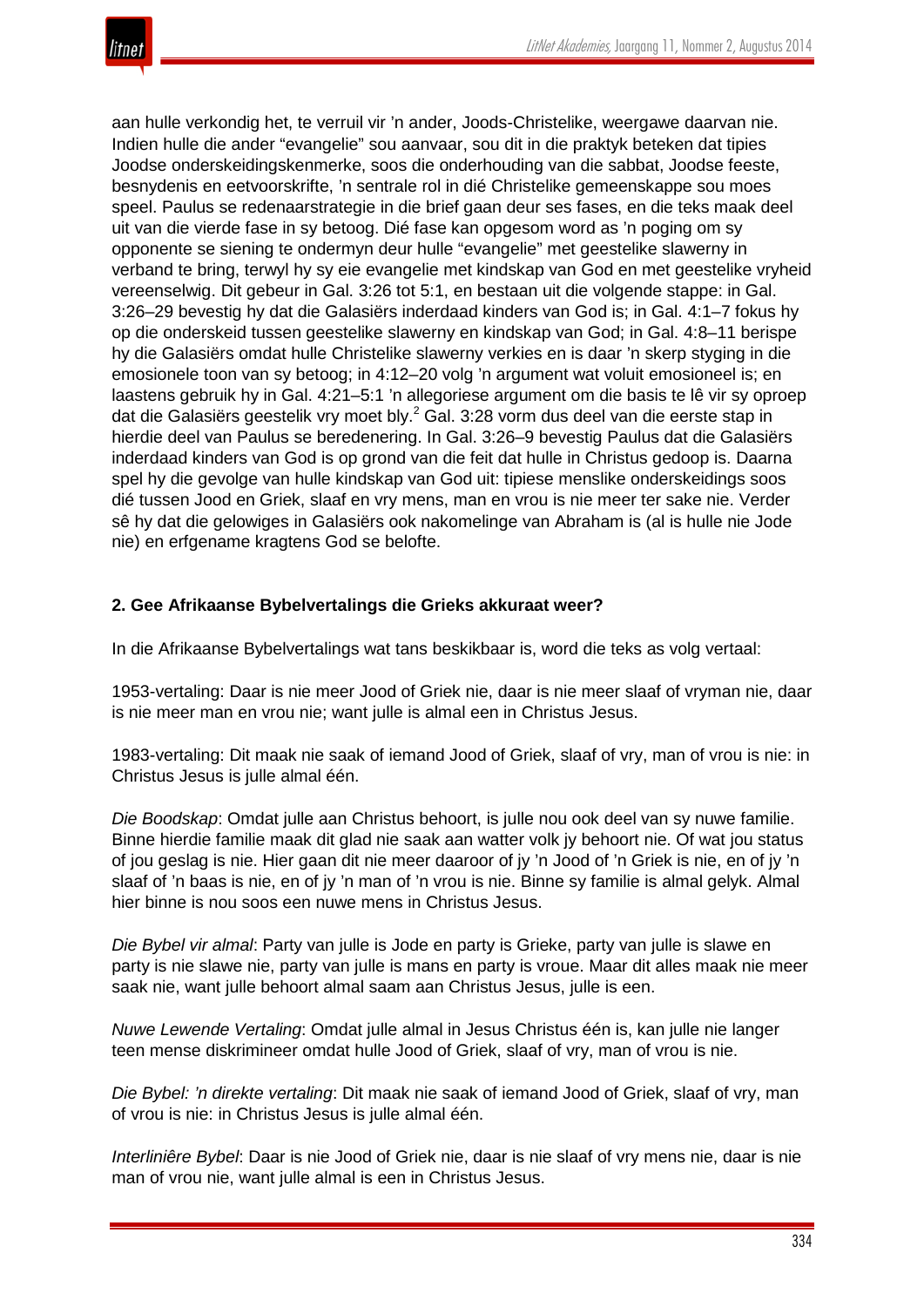

Daar is groot verskille tussen die verskillende vertalings, maar dit word meestal veroorsaak deur die feit dat die vertalers verskillende vertaalstrategieë gevolg het. Indien die vertalings ten opsigte van die gekose vertaalstrategie beoordeel word, bied hulle oor die algemeen 'n goeie weergawe van die Griekse teks. In die lig van navorsing wat oor hierdie vers gedoen word, is daar egter twee belangrike sake wat na vore gebring moet word.

Die Griekse uitdrukking *ouk eni* (letterlik "daar is nie") wat drie keer deur Paulus gebruik word, is baie deeglik deur Norbert Baumert nagevors (1992a:315–28). In sy artikel het hy aangetoon dat die vertaling van *ouk eni* wat normaalweg in Duits gebruik word, naamlik *Es gibt* of *Es ist,* nie die Grieks akkuraat genoeg weergee nie, en dat 'n beter Duitse vertaling *Es gilt* sou wees. In Afrikaans sou 'n mens die onderskeid wat Baumert hier maak, kon aandui met die verskil tussen "Daar is nie" en "Dit is nie belangrik nie" of "Dit is nie ter sake nie", met laasgenoemde twee opsies as die beter vertaalekwivalent. Indien 'n mens kyk na die Afrikaanse Bybelvertalings wat hier bo gelys word, is daar 'n hele paar van hulle wat die toets slaag – veral dié wat probeer om in meer gemaklike taal te kommunikeer, byvoorbeeld die 1983-vertaling en die *Die Bybel: 'n direkte vertaling* se "Dit maak nie saak nie"; asook *Die Boodskap* se "Dit maak glad nie saak nie".

'n Tweede saak wat uitgelig moet word, is dat nie al die Afrikaanse vertalings die derde paar in Gal. 3:28 ("man en vrou") akkuraat weergee nie. Die interessante hier is dat die patroon in die Griekse teks op hierdie punt verander word. In die geval van die eerste twee pare gebruik Paulus in beide gevalle 'n Griekse uitdrukking (*oude*) wat in Afrikaans weergegee kan word met "of" of "nog" ("nie Jood of Griek nie"; "nie slaaf of vry mens nie"), maar in die derde geval gebruik hy *kai* ("en"), met ander woorde "nie man *en* vrou nie". Dit mag na 'n nietigheid lyk, maar klaarblyklik is daar 'n goeie rede hiervoor, en dit word meestal deur vertalers misgekyk. Die drie woorde wat hier gebruik word (*arsen kai thēlu*), is waarskynlik 'n aanhaling uit die Septuagint, en afkomstig uit Genesis 1:27c (die eerste skeppingsverhaal). Dit is onder meer deur navorsers soos Wayne Litke (1995:173–8) en Urs von Ax (1998:116– 7) aangetoon. Die feit dat dié woorde egter nie in die Griekse teks wat meestal deur vertalers gebruik word (Nestle-Aland 27/28), as 'n aanhaling aangedui word nie, het waarskynlik daartoe gelei dat vertalers nie besef het dat dit 'n aanhaling uit die Ou Testament is nie. Streng gesproke behoort die vertaling van die derde paar dus "nie man en vrou nie" te wees, en moet dit tussen aanhalingstekens geplaas word, met 'n voetnoot daarby wat aandui dat dit 'n aanhaling uit Genesis 1:27 uit die Septuagint is.

## **3. Maak Paulus in Galasiërs 3:28 gebruik van Christelike tradisie?**

Pauluskenners aanvaar reeds lankal dat die formulering wat in hierdie teks gebruik word, nie van Paulus self afkomstig is nie, maar Christelike tradisie verteenwoordig wat binne 'n doopkonteks oorgedra is.<sup>3</sup> Indien dit wel die geval is, beteken dit dat Paulus dié tradisie aanhaal om sy redenasie te ondersteun.

Hoekom is hierdie saak belangrik? Om twee redes: Eerstens, indien dit wel so is dat 'n mens hier 'n stukkie voor-Pauliniese tradisie het, is dit nog 'n belangrike boublokkie wat gebruik kan word om die voor-Pauliniese tradisie te vertolk en help dit 'n mens om saam met al die ander soortgelyke blokkies inligting 'n beter blik te kry op wat in dié tydvak in die Christelike kerk gebeur het. Tweedens het dit 'n invloed op die manier waarop 'n mens Paulus se retoriese strategie in hierdie gedeelte van die brief verstaan. Indien dit wel voor-Pauliniese tradisie is, beteken dit dat hy in hierdie geval die Christelike tradisie gebruik om aan sy argument in hierdie deel van die brief groter gewig te verleen. Omdat dit wyd binne die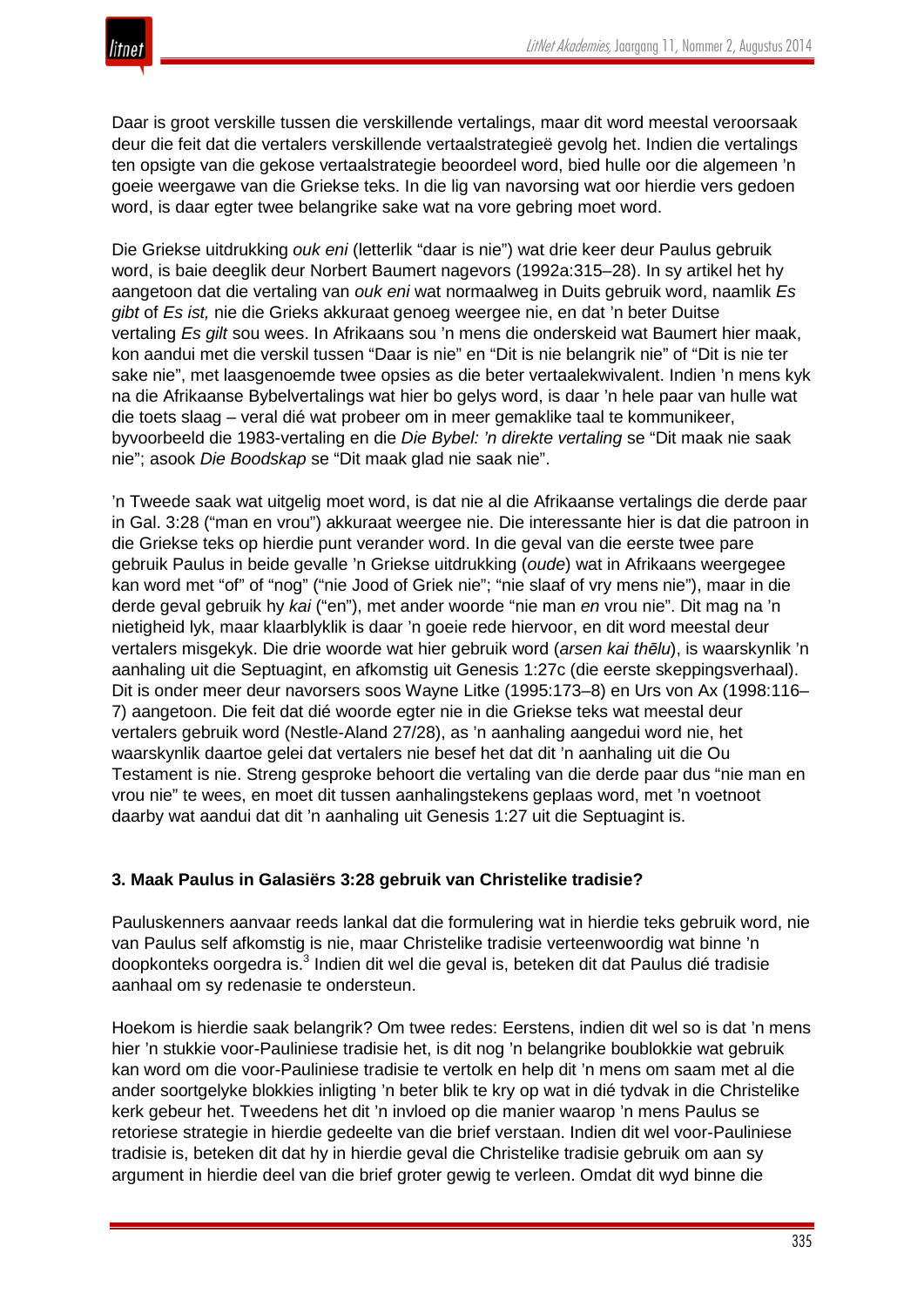

Christelike tradisie aanvaar is en ook groot gesag gehad het, sou dít dus 'n baie effektiewe strategie gewees het. Indien dié gedeelte egter nié uit die Christelike tradisie afkomstig is nie, moet 'n mens Paulus se redenaarstrategie op 'n ander manier verstaan, byvoorbeeld dat hy dan self die treffende formulering geskep het, waarvan die impak verhoog is deur die opvallende manier waarop hy dit verwoord.

Soos reeds vermeld, is daar 'n redelik wye konsensus onder Pauluskenners dat Paulus in hierdie geval wel van die Christelike tradisie gebruik maak. Tog het daar by geleentheid studies verskyn wat hierdie konsensus bevraagteken. Twee voorbeelde hiervan is die volgende: Troy Martin (2003:111–25) het verskeie probleme met hierdie veronderstelling, onder meer dat dit sou beteken dat die teks dan nie deur Paulus aangepas is vir die spesifieke konteks waarbinne hy dit gebruik nie. Daarom stel Martin voor dat 'n mens die drie antiteses (Jood of Griek, slaaf of vry mens, man en vrou) liewer moet koppel aan die briefkonteks, en dan spesifiek aan die feit dat al drie gekoppel kan word aan die besnydenisverbond wat as agtergrond vir hierdie deel van Paulus se argument dien. 'n Tweede voorbeeld: Bernard Lategan (2012:274–86) fokus veral op die feit dat die idee van 'n voor-Pauliniese oorsprong van die vers 'n logiese probleem veroorsaak: navorsers aanvaar dat Paulus in hierdie vers 'n baie unieke bydrae lewer, maar aanvaar terselfdertyd dat dit 'n vóór-Pauliniese herkoms het. Soos Lategan (2012:278) dit stel: "[I]f the essence of the statement is already contained in a pre-Pauline formula, what makes it so unusual?" Volgens hom is die teks 'n doelbewuste formulering van Paulus self.

Dit is moeilik om dié punte van kritiek te weerlê, en daar sal waarskynlik in die toekoms nog baie hieroor geredeneer word. Van al die argumente wat vir of teen hierdie hipotese aangewend word,<sup>4</sup> is daar veral een wat moeilik weerlegbaar is, naamlik die feit dat van die drie teenstellings wat hier genoem word, die een oor "slaaf of vry mens", nooit enige rol in die brief speel nie, en dit dus baie moeilik verklaarbaar is hoekom Paulus self so 'n kontras sou skep wat eintlik nêrens elders in die brief ter sake is nie. Dit lyk of die mees aanvaarbare verklaring hiervoor is dat dit deel uitmaak van 'n tradisie wat hy aanhaal. Hy doen dit dan eintlik net met die bedoeling dat die kontras wat deur die eerste en derde paar veronderstel word (die kontras tussen Jood en Griek en tussen man en vrou), en wat wesenlik is vir die geskil oor die besnydenis, volgens die evangelie wat hy verkondig, irrelevant is – soos deur die doop bevestig word. Indien dit die geval is dat Paulus van tradisie gebruik maak, is Lategan natuurlik reg dat ons dit nie as 'n Pauliniese insig kan tipeer nie. Dit is dan iets wat reeds in die tradisie voorhande was en wat Paulus – natuurlik met instemming – as argument aanwend.

## **4. Wat impliseer Galasiërs 3:28 vir Paulus se siening van die kerk?**

Een van die probleme wat die teks vir moderne uitleggers inhou, is dat dit so kort is en dat Paulus dit glad nie verder bespreek nie. Die punt wat hy wil tuisbring, is dat die Galasiërs wat in Christus glo, kinders van God is omdat hulle in Christus gedoop is en hulle met Hom beklee is. Binne hierdie konteks noem hy dan die onderskeidinge wat nie meer ter sake is nie, juis omdat hulle een in Christus is. Ongelukkig brei hy glad nie verder hierop uit nie, en verskuif hy die lesers se aandag in Gal. 4:1 onmiddellik na 'n ander saak, naamlik die onderskeid tussen kindskap van God en geestelike slawerny. Die feit dat Paulus nie verder uitbrei op die uitspraak in Gal. 3:28 nie, het tot talle interessante studies aanleiding gegee. Ek lig slegs enkeles hiervan uit om die breë omtrekke van die navorsing aan te dui.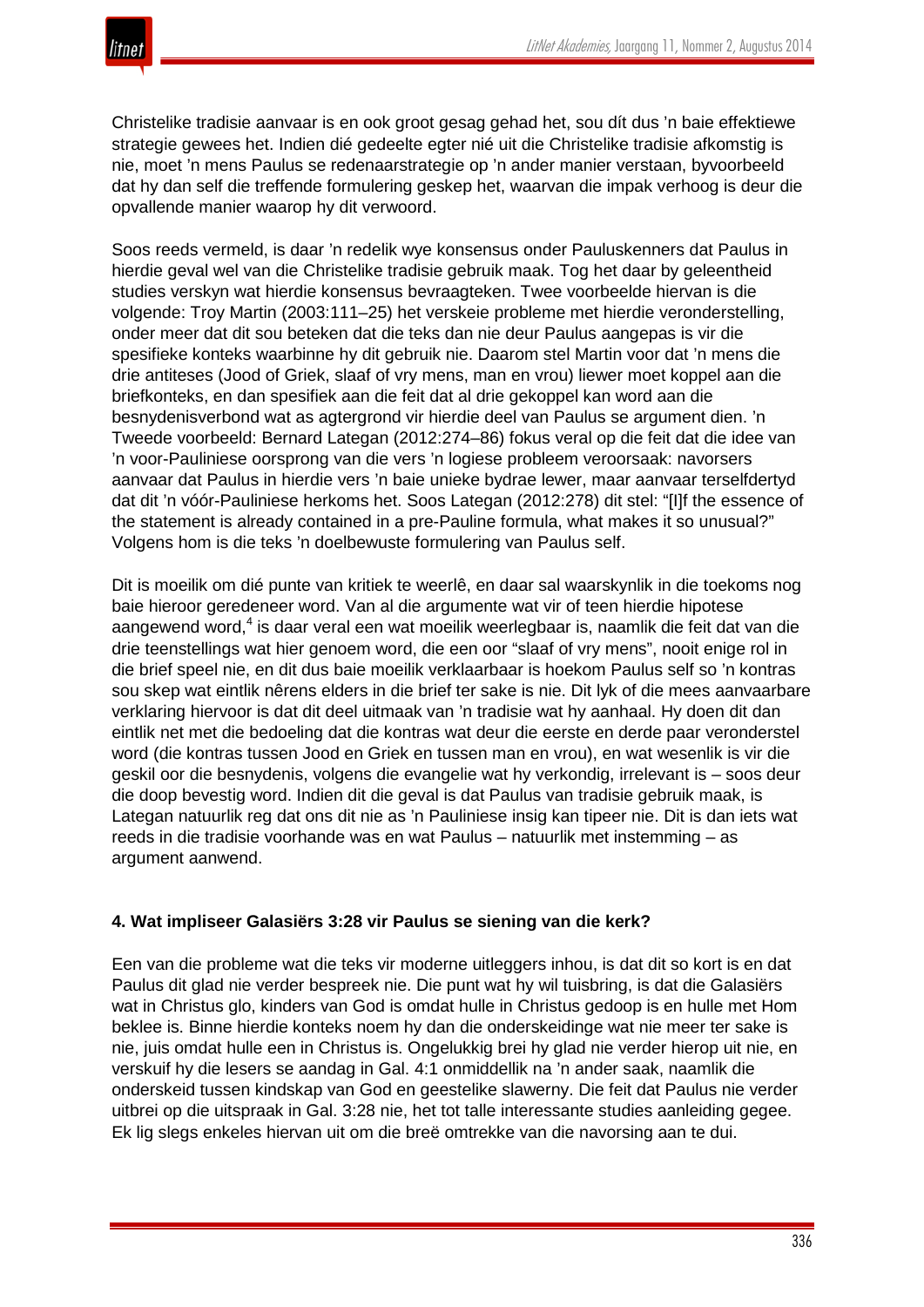Ek begin eers met studies wat op die teks as geheel fokus. Lampe (2012) gebruik konstruktivisme om te probeer sin maak van hoe die teks prakties in die lewe van die vroeë Christene gewerk het. Hy wys daarop dat die teks tussen twee sienings van die werklikheid onderskei: (i) die Hellenisties-Romeinse konteks waarbinne die Christene elke dag moes leef en waarin die onderskeidings wat in die teks genoem word, 'n werklikheid was, en (ii) die Christelike gemeenskap waarin sulke onderskeidings nie meer ter sake was nie. In sy eie woorde:

Applied to early Christians this means: Outside, in the "world", Christians moved about within the confines of the social context of Hellenistic-Roman culture by still playing their roles as slaves, free persons, as women and men. At the same time, however, they had the mental context in their head that such worldly distinctions count for nothing before God and in the church. This *mental* context became the *social* context as soon as these Christians got together and then – most often – treated one another as sisters and brothers, detaching themselves from the worldly distinctions of the old social context. (Lampe 2012:9; sy beklemtoning)

Daar was ook verskeie studies wat aandag geskenk het aan die bydrae wat die teks tot die verstaan van die Pauliniese teologie lewer. Ek lig slegs een uit, naamlik die bydrae van Douglas Campbell (2003:39–65). Hy beklemtoon wat hy die "evangelie van negering en transendensie" in die teks noem. In dié verband onderskei hy tussen drie belangrike aspekte: Eerstens beklemtoon hy dat die kern van die saak te doen het met die onverbiddelike logika van die moment van versoening in Paulus se evangelie; iets wat universeel bevrydende gevolge het. Verder redeneer hy dat die teks nie beteken dat Paulus negatief oor die skepping as sodanig is nie; en, derdens, dat 'n mens die inhoud van dit wat Paulus negeer (die tweetallige kategorieë Jood/Griek; slaaf/vry mens; man/vrou, wat tipies van die Hellenistiese sosiale opset was), kan losmaak van die Christologiese basis waarop Paulus se uitspraak gegrond word. Dit beteken dat dié Pauliniese stelling baie meer toepassingsmoontlikhede het as bloot dit wat binne die konteks van die Galasiërbrief voorsien is.

Nie almal voel egter so positief oor die teks nie. Ed Miller (2002:9–11) vra byvoorbeeld of die teks inderdaad die groot gelykmakende teks is soos wat mense gewoonlik aanneem. Volgens hom is dit nie. Hy beweer dat die teks bloot te doen het met die vraag wie as erfgename van Abraham sou kon kwalifiseer, en in daardie opsig is dit belangrik, aangesien dit beteken dat wêreldse onderskeidings nie 'n rol speel nie. Volgens Miller beteken dit egter nie dat die sosiale onderskeidings tussen gelowiges daarmee verwyder word nie; dit bly steeds bestaan. (Ek bespreek later in die artikel die vraag wat die teks vir die moderne konteks impliseer.)

Vervolgens skenk ek aandag aan studies wat op net een van die pare teenstellings fokus. In hierdie verband is die opvallend dat dit die "nie man en vrou nie"-kontras is wat verreweg die meeste aandag getrek het. Daar was enkele studies oor die "nie Jood of Griek nie"-kontras (bv. die studie van Stanley 1996:101–24), maar sover ek kon vasstel, het geen studie spesifiek aandag geskenk aan die kontras "nie slaaf of vry mens" nie.

In die geval van die derde paar ("nie man en vrou nie") het verreweg die meeste navorsers belang gestel in die gevolge wat hierdie uitspraak gehad het. Meer konkreet gestel: Het die navorsing daartoe gelei dat genderverskille afgeskaf is? Hieroor het navorsers almal tot dieselfde gevolgtrekking gekom, alhoewel die argumente wat gebruik is, en die manier waarop die saak beredeneer is, verskil het. Volgens Baumert (1992b:264–87) is die teks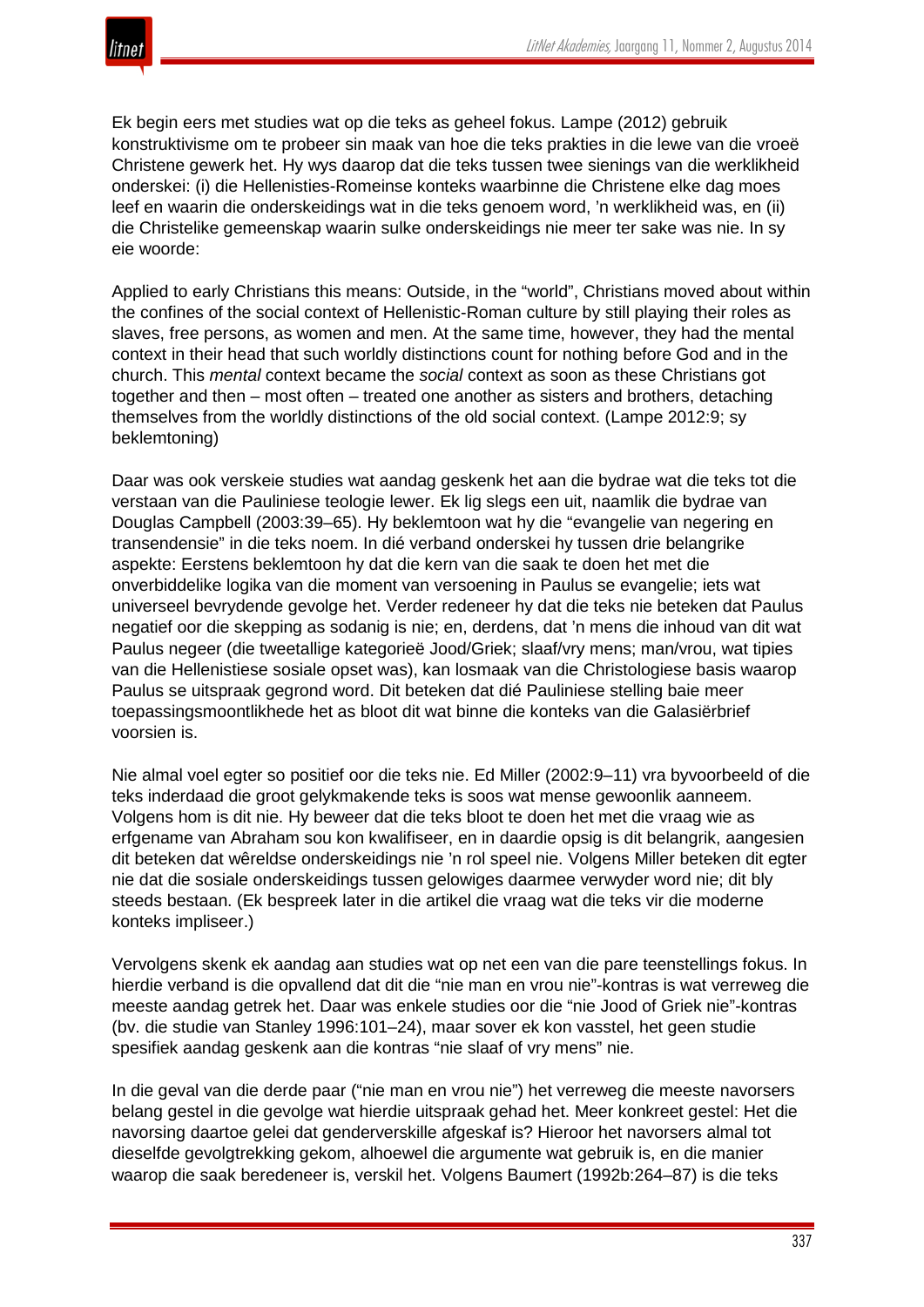

beslis nie die *Magna Carta* van gendergelykheid soos wat dikwels aangeneem word nie. Volgens hom kan 'n mens hoogstens van 'n "negatiewe gelykheid" (*negative Gleichheit*, bl. 275) praat, in die sin dat man- of vrouwees nie binne die Christelike kerk ter sake is nie. Judith Gundry-Volf (1997:439–77) glo ook nie dat Paulus van mening was dat genderverskille afgeskaf is nie. Volgens haar kan wat hy in gedagte gehad het, eerder beskryf word as "the adiaphorization of sex difference" (bl. 439), wat beteken dat man- of vrouwees geen voor- of nadeel inhou nie. Pamela Eisenbaum (2000:506-524) se oordeel oor die saak is min of meer dieselfde: Paulus het nie die afskaffing van menslike onderskeidings in gedagte gehad nie. Hy wou egter wel hê dat die verhoudinge tussen mense tussen wie daar 'n statusverskil was, moes verander. Volgens haar is die beste metafoor om hierdie gedagte te verduidelik, dié waarin die Christelike gemeenskap verstaan word in terme van die opbou van 'n huisgesin. Ben Witherington (2009:113–20) gee toe dat die retoriese funksie van die teks beskryf sou kon word as 'n poging van Paulus se kant af om die opponente se planne om die patriargale opset weer in te stel, te fnuik, maar volgens hom kan 'n mens nie daaruit aflei dat Paulus geglo het dat genderonderskeidings tussen mans en vroue verdwyn het nie; dit het steeds bestaan, maar dit het nie 'n mens se status binne die liggaam van Christus bepaal nie.

Twee ander studies waarin daar ook aan die frase "man en vrou" aandag gegee word, maar vanuit 'n ander hoek, moet ook hier genoem word. Brigitte Kahl (2000:37–49) betoog dat die verwysing na "man en vrou" in die teks nie toevallig is nie, maar dat dit 'n sentrale rol in Paulus se argument in dié brief speel: hy gee in die Galasiërbrief 'n nuwe siening van manlikheid en vroulikheid. Vir sommige mans in die gemeentes in Galasië was die ander "evangelie", die Joods-Christelike een, aanloklik, juis omdat dit aan mans 'n oorheersende posisie oor vroue gegee het. Volgens Kahl ondermyn Paulus doelbewus so 'n siening in sy brief, want die ou era is vervang deur die nuwe skepping. Só is die idee van manlike oorheersing bevraagteken en vervang deur 'n etiek van wederkerigheid ("mutuality") – iets wat vir sommige van die mans in die gemeente ontstellend sou wees. Soos sy dit stel:

If this were true, then Paul did not do much to confirm or comfort the frustrated masculinity of his Galatian brothers. His "queer" appearance as a mother in labor, his "matriarchal" reconstruction of Abraham's genealogy, his shamefully "unmanly" boasting of weakness as something to be imitated (4:12–5), his rejection of male honor and image games (5:26; 6:12), his nasty remark concerning castration, his model of a "household of faith" without patriarchal authority (6:10) – all this, which is firmly tied to his understanding of the cross as subversion of the old order by God's new creation (6.12–5), adds even more challenge. (Kahl 2000:49)

In haar studie oor Gal. 3:28 neem Mary Rose D'Angelo(2002:149–73) 'n interessante standpunt in. Sy voer aan dat daar geen rede is om aan te neem dat daar ooit 'n eenvormige interpretasie van dié doopformule was nie – nie in die gemeentes waarin dit gebruik is nie en ook nie in die Nuwe Testament nie. Sy toon dan verder aan dat die frase "man en vrou" in Paulus se tyd op minstens drie maniere vertolk kon word. Die eerste moontlikheid is dat dit bloot die betekenis kon hê van "almal", in die sin dat almal wat glo, deur die doop in Christus ingelyf is. Die tweede moontlikheid is dat dit na 'n situasie van benadeling kon verwys: vroue is benadeel op grond van die feit dat hulle nie mans was nie. Dit is dan dié gedagte wat deur Paulus in Galasiërs afgewys word. Die derde moontlikheid is dat dit kon verwys na 'n afwysing van seks en van die huwelik, 'n gedagte wat 'n mens in die Korintiërbriewe raakloop. Die belangrike bydrae wat D'Angelo lewer, is dus die moontlikheid wat sy opper dat die interpretasie van die gedagtes wat in die teks verwoord word, van die begin af – selfs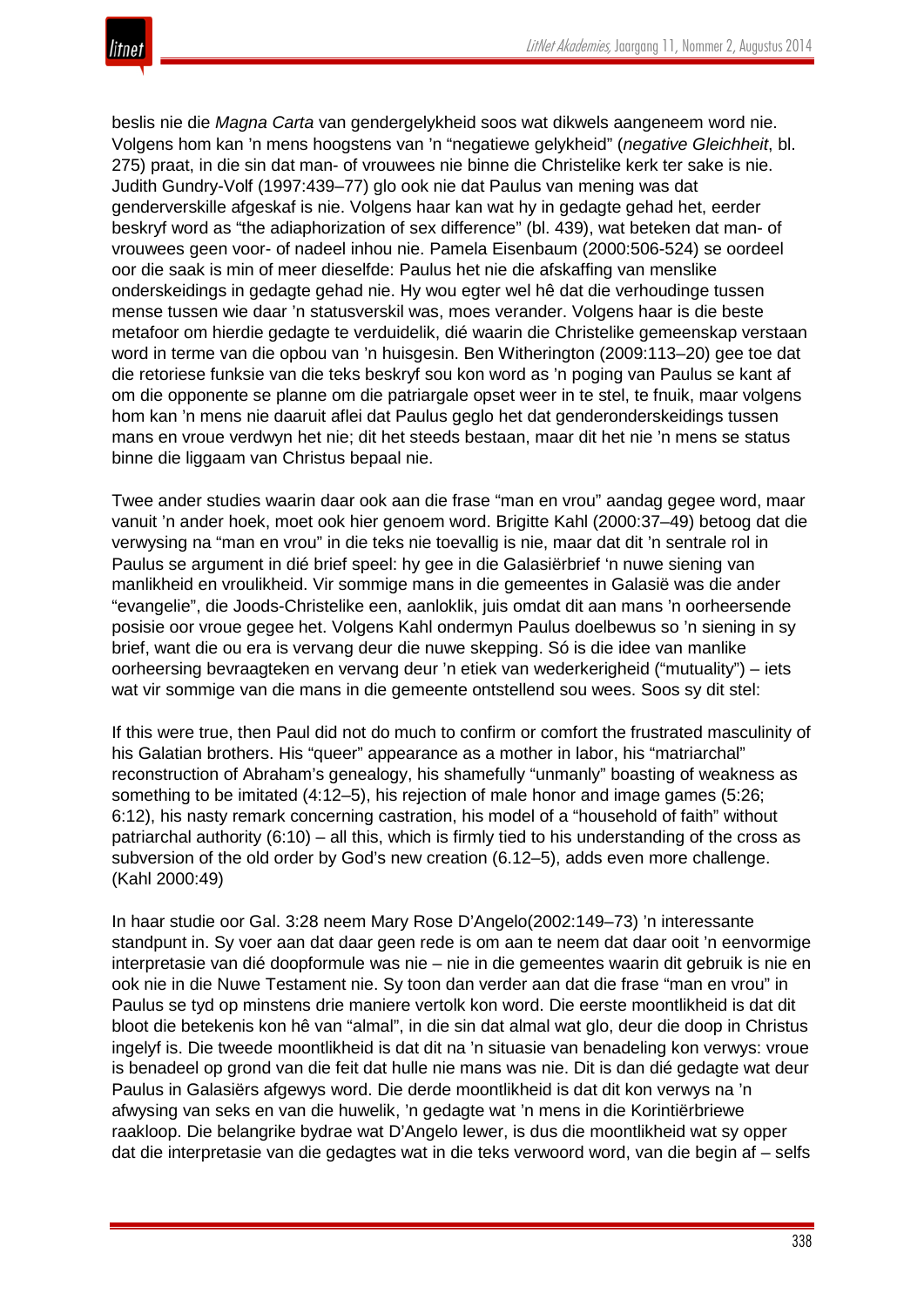nog voordat dit deur Paulus gebruik is – meerduidig was en op verskillende maniere binne die vroeë Christendom verstaan is.

## **5. Hoe moet 'n mens Galasiërs 3:28 in die lig van die res van die Nuwe Testament verstaan?**

Die sentimente wat in die teks verwoord word, word nie orals in die Nuwe Testament geëggo nie. Selfs met 'n oppervlakkige lees van die ander geskrifte van die Nuwe Testament kan 'n mens gou agterkom dat daar op ander plekke in die Nuwe Testament ander sienings en/of ander praktyke weergegee word. Om dit wat in die teks staan, op 'n verantwoordelike wyse in gesprek te bring met dit wat ons in die res van die Nuwe Testament lees, is dus 'n besondere uitdaging. Gelukkig is daar talle Nuwe-Testamentici wat bereid was om hierdie uitdaging aan te pak, en is daar heelwat goeie studies hieroor gedoen.

Ek gee eerstens aandag aan studies waarin die verband tussen die teks en ander Pauliniese geskrifte nagegaan is. Die studies wat hieroor gedoen is, vertoon gewoonlik een van twee kenmerke. Sommige navorsers probeer om die verskille tussen die teks en uitsprake/praktyke in ander Pauliniese geskrifte wat op die oog af daarmee bots, so klein as moontlik voor te stel. Enkele voorbeelde hiervan: In die geval van 1 Kor. 11 lyk dit asof die uitsprake oor 'n vrou se "hoofbedekking" met die teks bots. Iemand soos Murphy-O'Connor (1992:307–11) beredeneer dit as volg: alhoewel Paulus bekommerd was oor die vervaging van gendergrense tussen mans en vroue, bevraagteken hy nie die reg van vroue om te bid en te profeteer nie. Günter Röhser (1997:57–78) vergelyk ook die teks met 1 Kor. 11, en kom min of meer tot dieselfde gevolgtrekking as Murphy-O'Connor. Hy voer aan dat daar wel ietwat van 'n spanning tussen die twee tekste is, maar betoog dan ook dat 'n mens dit nie as 'n direkte teëstelling kan beskryf nie. 'n Ander saak wat ook problematies lyk, is hoe die uitspraak oor slaaf en vry mens in die teks sin maak as dit vergelyk word met Paulus se standpunt oor slawerny elders. Richard Horsley (1998:153–200) vergelyk die teks met 1 Kor. 7:21 en die Filemonbrief aan die hand van 'n sosiologiese benadering, en voer dan aan dat daar geen bewyse in hierdie tekste gevind kan word dat Paulus 'n behoudende standpunt oor slawerny ingeneem het nie.

Ander navorsers is egter nie oortuig dat 'n mens so maklik Paulus se uitsprake in die teks kan versoen met dit wat elders in die Pauliniese materiaal voorkom nie. 'n Goeie voorbeeld hiervan is die studie van Elisabeth Schüssler Fiorenza (1997:224–41). Sy vergelyk Paulus se sieninge oor vroue in Gal. 3:28, in 1 Korintiërs en in Kolossense, en beskryf dan die uitwerking van Paulus se idee van vroue-leierskap as tweesnydend van aard: aan die een kant het hy bevestig dat vroue en mans gelyk is, maar aan die ander kant het hy vroue binne die huwelik aan die mans ondergeskik gestel, asook ook binne die aanbiddingsituasie in die gemeente. Wat Kolossense betref, identifiseer sy 'n verdere ontwikkeling in dié sin dat die patriargale sisteem in huiskerke begin oorheers het, wat nadelige gevolge vir die posisie van vroue gehad het.

Daar het ook verskeie ander belangrike studies oor ander fasette verskyn. Ek noem enkeles. Bruce Hansen (2010) vergelyk Paulus se visie vir die samelewing in die teks, in 1 Kor. 12:13 en in Kol. 3:11, maar dan vanuit 'n ander hoek, naamlik dié van etnisiteit. Hy stel dit dan dat 'n mens Paulus se visie die beste kan begryp as jy besef dat hy as 't ware aan gelowiges gedink het as 'n nuwe volkekundige groep wat tot stand kom op grond van hulle deelhê aan Christus – iets wat alle ander norme relativeer. Marianne Kartzow (2010:364–89) het die teks en die*Haustafeln* in Kolossense met mekaar vergelyk met die *Acta Isodori* as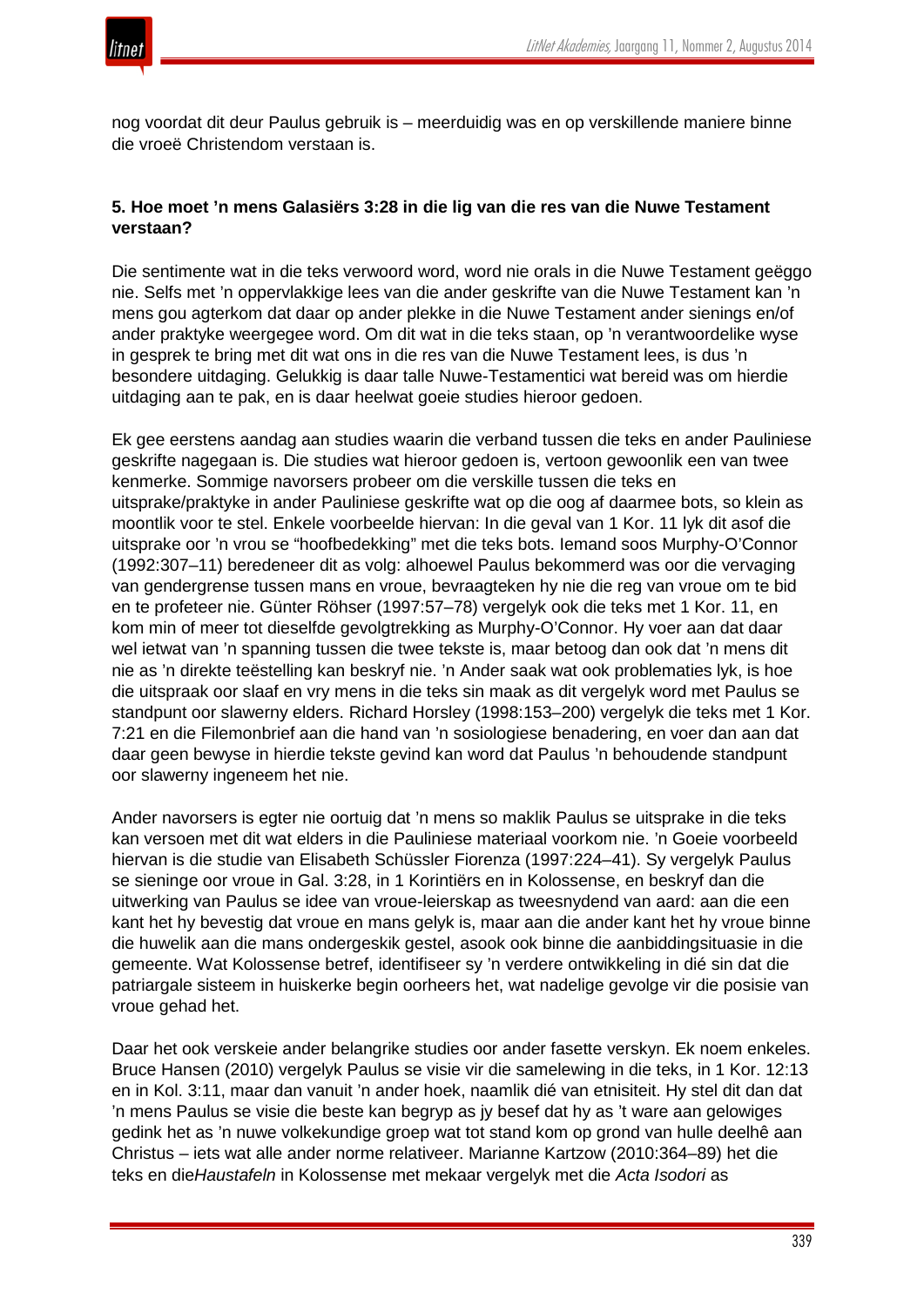

agtergrond, deur gebruik te maak van wat sy 'n "interseksionele benadering" noem. Sy toon dan aan dat identiteit in die antieke tyd 'n baie meer komplekse saak was as wat navorsers wat net op een tweetallige verhouding (bv. mans/vroue) fokus, gewoonlik besef. Sy betoog dan dat dit beter sal wees om so 'n saak te benader vanuit 'n perspektief wat ruimte laat vir 'n kruispunt van verskeie beskouings, byvoorbeeld etnisiteit, klas, gender en ouderdom.

Wat betref studies waarin aandag gegee is aan die wyse waarop die teks saamhang met die res van die Nuwe Testament, kry 'n mens in die navorsing soortgelyke tendense as dié wat hier bo uitgewys is. Ook hier was die saak wat die meeste aandag gekry het, die onderskeid tussen man en vrou, en dan meer spesifiek, die vraag hoe die manier waarop oor vroue in die teks gedink word, verband hou met die siening oor vroue in ander dele van die Nuwe Testament. Daar is drie tendense wat onderskei kan word. 'n Klein minderheid verdedig die standpunt dat alle Nuwe-Testamentiese tekste die visie wat Gal. 3:28 op vroue bied, ondersteun. 'n Voorbeeld van so 'n studie is die een wat deur Kenneth Bailey (1994:7–24) gedoen is. Die meer populêre siening is egter dat die positiewe blik op vroue in die teks nie orals in die Nuwe Testament geëggo word nie, en dat daar dikwels 'n spanning is tussen dit wat in die teks staan en dit wat in die res van die Nuwe Testament voorkom. Enkele voorbeelde van navorsers wat hierdie standpunt verdedig het, is Olive Genest (1997:297– 314), Elma Cornelius (2002:50–65) en Donald Flanagan (1994:9–18). Daar is ook 'n derde standpunt, naamlik dat die teks inderwaarheid 'n negatiewe houding teenoor vroue verwoord (soos wat ook in ander gevalle in die Nuwe Testament gebeur). Soos in die geval van die eerste standpunt, kry hierdie siening ook nie baie aftrek nie. Dit word egter wel verdedig deur Willi Braun (2002:108–17), wat geredeneer het dat hierdie teks en ook ander verse wat gewoonlik as vrou-vriendelik geïnterpreteer word, in werklikheid 'n negatiewe perspektief op vroue bied, aangesien hulle almal wesenlik androsentries van aard is.

Daar is ook 'n paar studies met 'n ietwat breër fokus wat in hierdie afdeling genoem moet word. Heike Omerzu (2002:153–83) neem die verwysing na mans en vroue in die teks as uitgangspunt vir 'n oorsig van die rol van vroue in die vroeë Christendom. Volgens haar is dit 'n oorvereenvoudiging van die situasie om te beweer dat 'n mens 'n definitiewe afwaartse kurwe kan aantoon vanaf die bevrydende blik op die rol van vroue in die Jesusbeweging na Paulus se chauvinistiese houding, en dan nog verder afwaarts na 'n vyandigheid teenoor vroue in die derde geslag van die Christendom. Sy toon aan dat daar eintlik deurgaans baie meer ambivalensie in die houding teenoor vroue was. Denis Fricker (2009:5–22) wys op sy beurt daarop dat baie eksegete die teks hanteer asof dit slegs oor die een of ander soort heilstaat of utopie gaan. Op grond van sy ondersoek van hierdie teks en Mark. 10:6–8 toon hy dan aan dat so 'n benadering nie 'n akkurate prentjie van die destydse omstandighede bied nie. David Aune (2010:153–83) ondersoek die vroeë Christendom vir tekens van gelykwaardigheid tussen alle mense. Hy wys dan hoe Christus 'n nuwe siening van gelykwaardigheid voor God kom uitbeeld het, en hoe Paulus se siening hiervan (wat hy tot die kerk beperk het) ook die gedaanteverwisseling van verhoudings in die gemeenskap in gedagte gehad het.<sup>5</sup>

## **6. Hoe is Galasiërs 3:28 in die verlede verstaan?**

Heelwat tyd is ook gewy aan die ondersoek van

die *Wirkungsgeschichte* ("vertolkingsgeskiedenis") van die teks; met goeie gevolg. Ek gee 'n aantal voorbeelde hiervan, en rangskik dit breedweg chronologies, beginnende by studies wat op die era van die Kerkvaders (die sg. Patristiese era) gefokus het.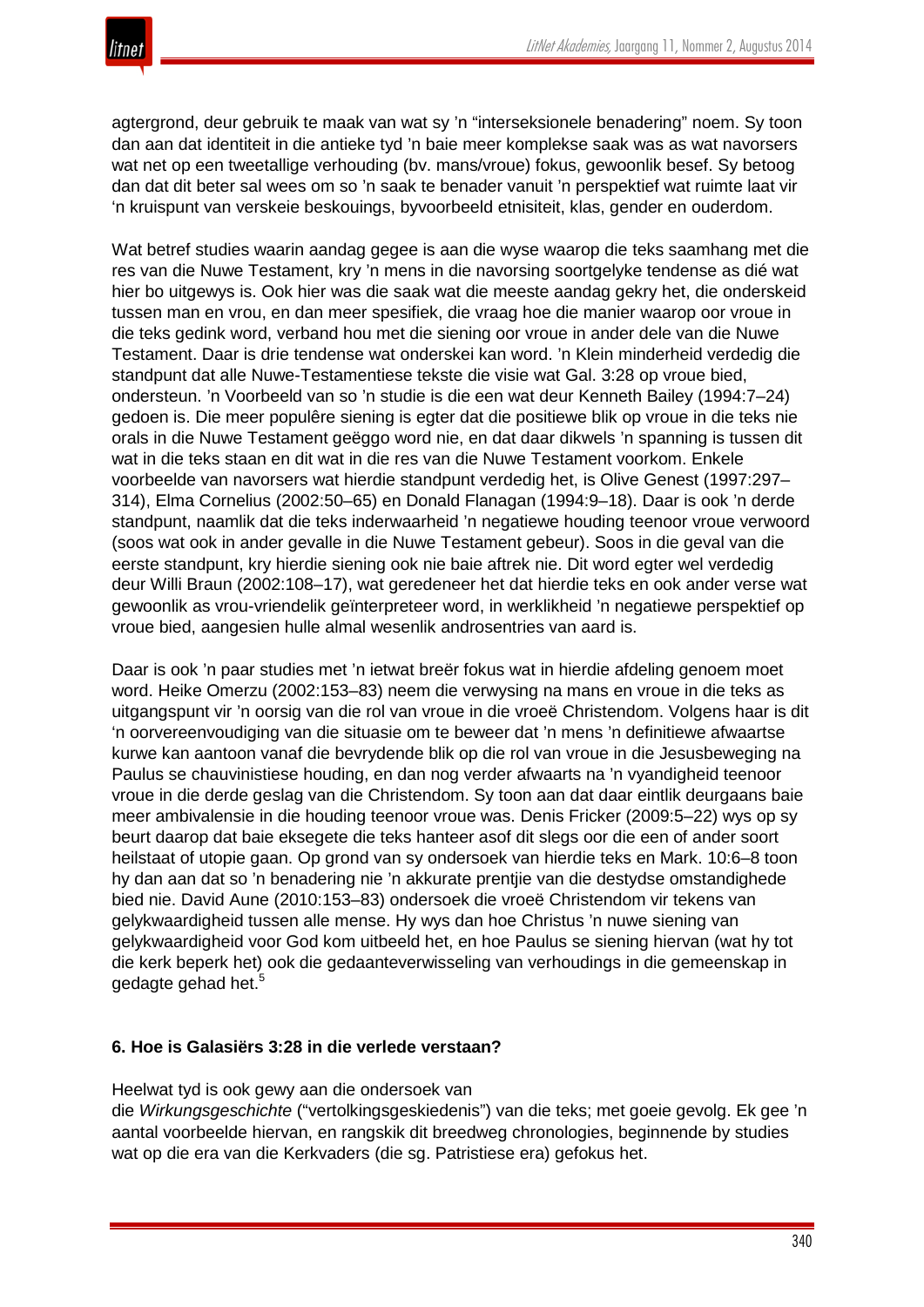Kari Kloos (2006:239–44) verwys na drie beklemtonings in Patristiese vertolking van die teks. Die eerste is 'n asketiese beklemtoning, waar die teks gebruik is om die huwelik af te wys. Hieronimus en Atanasius het die teks byvoorbeeld op hierdie manier verstaan. 'n Tweede groep het die klem op eenheid laat val. So het Augustinus byvoorbeeld die teks gebruik om die spirituele eenheid van alle gelowiges te beklemtoon. 'n Derde groep het die teks veral vanuit die perspektief wat dit op God bied, aangewend. Voorbeelde van so 'n benadering vind Kloos in die uitleg van die teks deur Gregorius van Nissa en Gregorius van Nazianzus.

In sy oorsig van Patristiese vertolkings van die teks toon Martin Meiser (2007:171–5) hoe die fokus veral op die woorde "een in Christus" geval het, en dat dit op verskillende maniere verstaan is: eskatologies, eties en ekklesiologies. Verder beklemtoon hy ook dat van die drie pare, die kontras "man en vrou" verreweg die meeste aandag gekry het. Hy toon ook aan dat die teks eintlik baie min in polemiese kontekste gebruik is.

Pauline Hogan (2008) het 'n baie volledige en noukeurige studie van die uitleg van die teks in die vroeë Christendom die lig laat sien. Sy behandel verskeie eras: die na-Pauliniese era, die derde eeu n.C., Kappadosiese denke, en die situasie in die tyd van die Romeinse Ryk. Sy wys daarop dat die teks feitlik altyd vertolk is vanuit die oogpunt van Christelike perfeksionisme, maar dat die manier waarop hierdie perfeksionisme verstaan is, op verskillende maniere ingeklee is. Ek gee een voorbeeld hiervan uit haar boek:

[F]or those who followed the New Prophecy, "there is no longer male and female" appeared to mean that women had authority to speak publicly in leadership roles. For those who witnessed the exemplary martyrdoms of women, it seemed to mean that women were viewed as spiritual males. For those who advocated lives of celibacy, "no longer male and female" meant the end of sexual intercourse. (Hogan 2008:201)

In haar studie het Silke Petersen (2010:78–109) die teks vanuit 'n ander hoek benader, naamlik die mate waartoe "die hiërargie-kritiese potensiaal" (soos sy dit noem, bl. 107) van die teks tot sy reg gekom het. Sy toon dat dit nooit werklik gebeur het nie, want baie gou is die vertolking van die teks oorheers deur ontologiese in plaas van sosiale sake. Gesila Uzukwu (2010:109–31) het die interpretasie van die teks deur die Kerkvaders en moderne eksegete met mekaar vergelyk ten opsigte van vier aspekte: die doop, menslike seksualiteit, skepping en gelykwaardigheid. Sy toon dan aan dat – anders as wat 'n mens sou verwag – die moderne verstaan van die teks nie baie verskil van die manier waarop dit deur die Kerkvaders uitgelê is nie, en dat dieselfde temas as dié wat reeds deur die Kerkvaders uitgelig is, aandag geniet.

Wanneer 'n mens na meer onlangse verklarings van die teks kyk, is dit veral interessant om te let op die manier waarop die teks binne bepaalde kringe vertolk is. Ek noem enkele voorbeelde hiervan. Earl Johnson (2003:73–89) het ondersoek ingestel na die manier waarop die teks in gereformeerde kringe beskou is. Hy begin by Calvyn, wat die teks nie gelees het as 'n aanduiding dat mans en vroue gelyk is nie. Dan toon hy aan hoe sieninge hieroor in gereformeerde kringe begin verander het (min of meer in die helfte van die 19de eeu). Hy wys ook daarop dat daar nog heelwat uitdagings hieroor binne gereformeerde kringe bestaan. Demetrius Williams (2003:351–69) toon aan hoe die teks in Afro-Amerikaanse kerke gebruik is om rassisme en seksisme te probeer bekamp, en Paba Nidhani de Andrado (2010:65–75) bied 'n oorsig van die manier waarop die teks in Katolieke kerklike geskrifte en in feministiese studies vertolk is.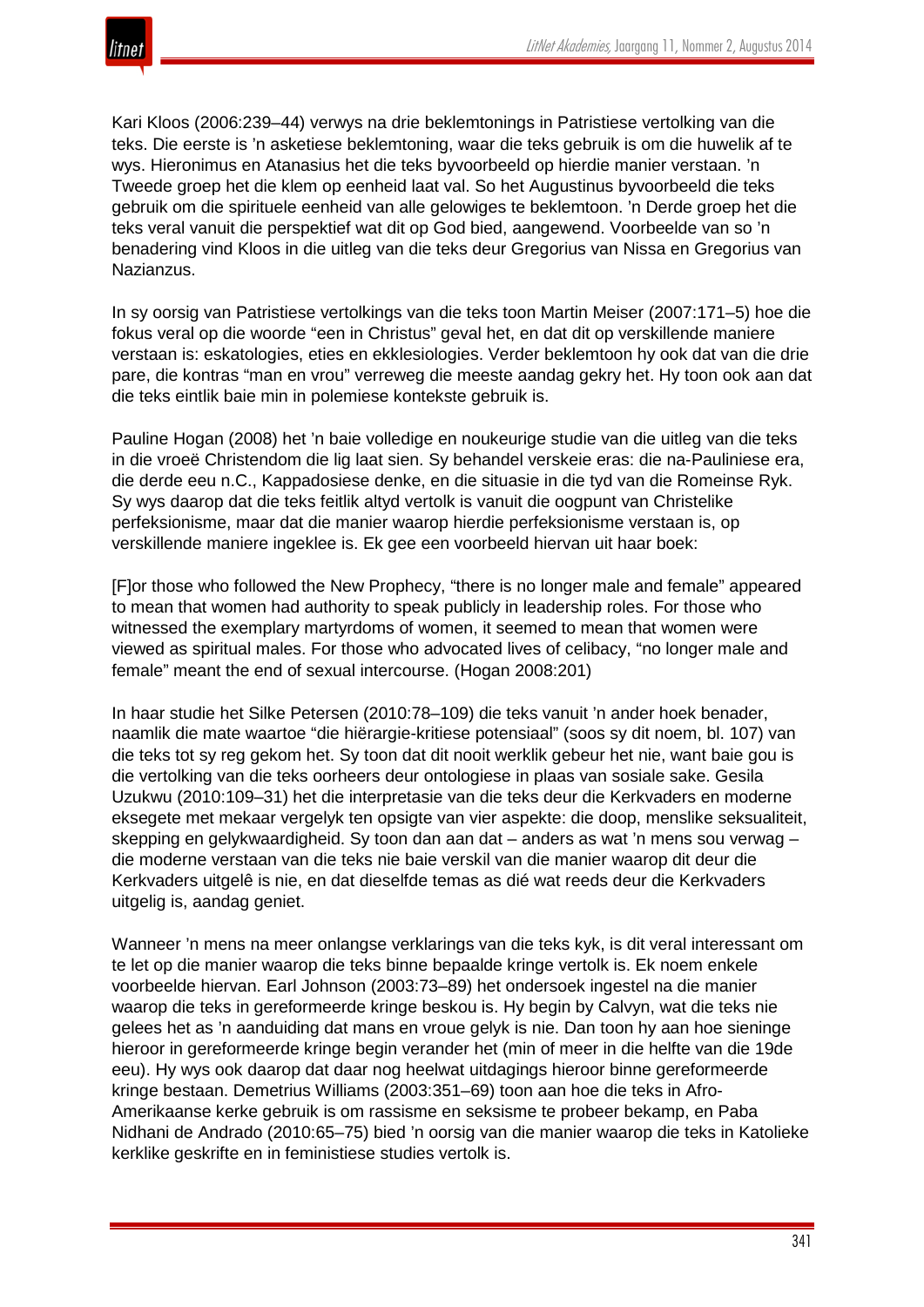'n Laaste voorbeeld: In sy boek waarin die uitleg van Galasiërs deur die eeue bekyk word, skenk John Riches (2008:204–13) ook aandag aan Gal. 3:28. Hy gee verskeie interessante voorbeelde. Ek noem enkeles: Chrysostomus was van mening dat eenheid met Christus belangriker is as eenheid onder gelowiges; Augustinus het geglo dat die teks nie beteken dat sosiale onderskeidings tussen gelowiges verwyder is nie; Luther het dit kragtens die dialektiek wet-evangelie verstaan; Perkins het dit op so 'n manier gesien dat dit eintlik 'n waarborg vir sosiale verskille geword het; en Lightfoot het gevoel dat eenheid in Christus deur die teks beklemtoon word, maar was onseker presies wat dit in die praktyk beteken. Riches bied ook 'n voorbeeld van die manier waarop die teks gelees is deur iemand wat aan die ontvangkant van sosiale diskriminasie gestaan het. Die kragtige effek wat die teks op die lewe van Mary McLeod Bethune, 'n Afro-Amerikaner, gehad het, is veral treffend:

With these words the scales fell from my eyes and the light came flooding in. My sense of inferiority, my fear of handicaps, dropped away: "Whosoever", it said. No Jew nor Gentile, no Catholic nor Protestant, no black nor white; just "whosoever". It meant that I, a humble Negro girl, had just as much chance as anybody in the sight and love of God … (Riches 2008:209)

## **7. Watter lig kan nuwere vertolkings van die teks op die verstaan van Galasiërs 3:28 werp?**

In die bespreking tot dusver het hierdie saak al plek-plek aan die orde gekom, maar in hierdie afdeling sal dit deegliker belig word. Die nuwere benaderings wat tydens die afgelope klompie dekades ontwikkel is, is ook met vrug aangewend in die vertolking van hierdie teks – veral ten opsigte van die onderskeid tussen man en vrou.

Ek begin met twee voorbeelde van 'n feministiese benadering. Elisabeth Schüssler Fiorenza het die teks reeds in haar bekende werk *In memory of her* (1983) bespreek, maar het in 'n later stadium nog 'n artikel gepubliseer waarin sy die siening oor gender wat onderliggend aan sekere feministiese interpretasies van die teks is, ondersoek (Schüssler Fiorenza 1999:212–20). Sy konsentreer op die vertolking van die teks deur drie bekende Nuwe-Testamentici: Lone Fatum (1989), Brigitte Kahl (2000) en Daniel Boyarin (1995), en wys dan hoe sekere voorveronderstelling oor gender telkens 'n rol speel. In die geval van Fatum, wat betoog dat die teks die afskaffing van seksualiteit op die oog het, wys Schüssler Fiorenza (1999:222–3) daarop dat haar uitleg van die teks gebaseer is op die voorveronderstelling dat gender en seksualiteit dieselfde is. Sy sê ook dat dit 'n essensialistiese manier is om oor gender te dink en dat dit nie rekening hou met die feit dat gender eintlik 'n sosiaal-kulturele verskynsel is nie. As 'n tweede voorbeeld van 'n feministiese benadering noem ek die studie van Angela Standhartinger (2003). Standhartinger (2003:339–49) verwys na drie hermeneutiese benaderings tot die teks in feministiese studies: Eerstens is daar die siening dat 'n mens in die vroeë Christendom sosiale praktyke wat uitdrukking gegee het aan die gedagte van gelykheid kan uitwys ('n voorbeeld hiervan is Schüssler Fiorenza); 'n tweede siening is dié dat die teks genderverskille negeer, maar dan manlike oorheersing bevoordeel – 'n ideologie wat afgebreek moet word (voorbeelde hiervan is Lone Fatum en Elizabeth Castelli); en in die derde plek word pogings aangewend om 'n bevrydende potensiaal in die teks te ontdek (bv. Judith Gundry-Volf en Brigitte Kahl). Standhartinger toets dan self hierdie drie benaderings deur die idee van vryheid van die wet soos 'n mens dit in Romeine 7:1–6 vind, te ondersoek. Volgens haar kan 'n mens daaruit aflei dat Gal. 3:28 nie net bepaalde sosiale praktyke rondom vroue in die vroeë Christendom weerspieël nie, maar dat dit ook 'n kritiek op naturalistiese sieninge van gender is.s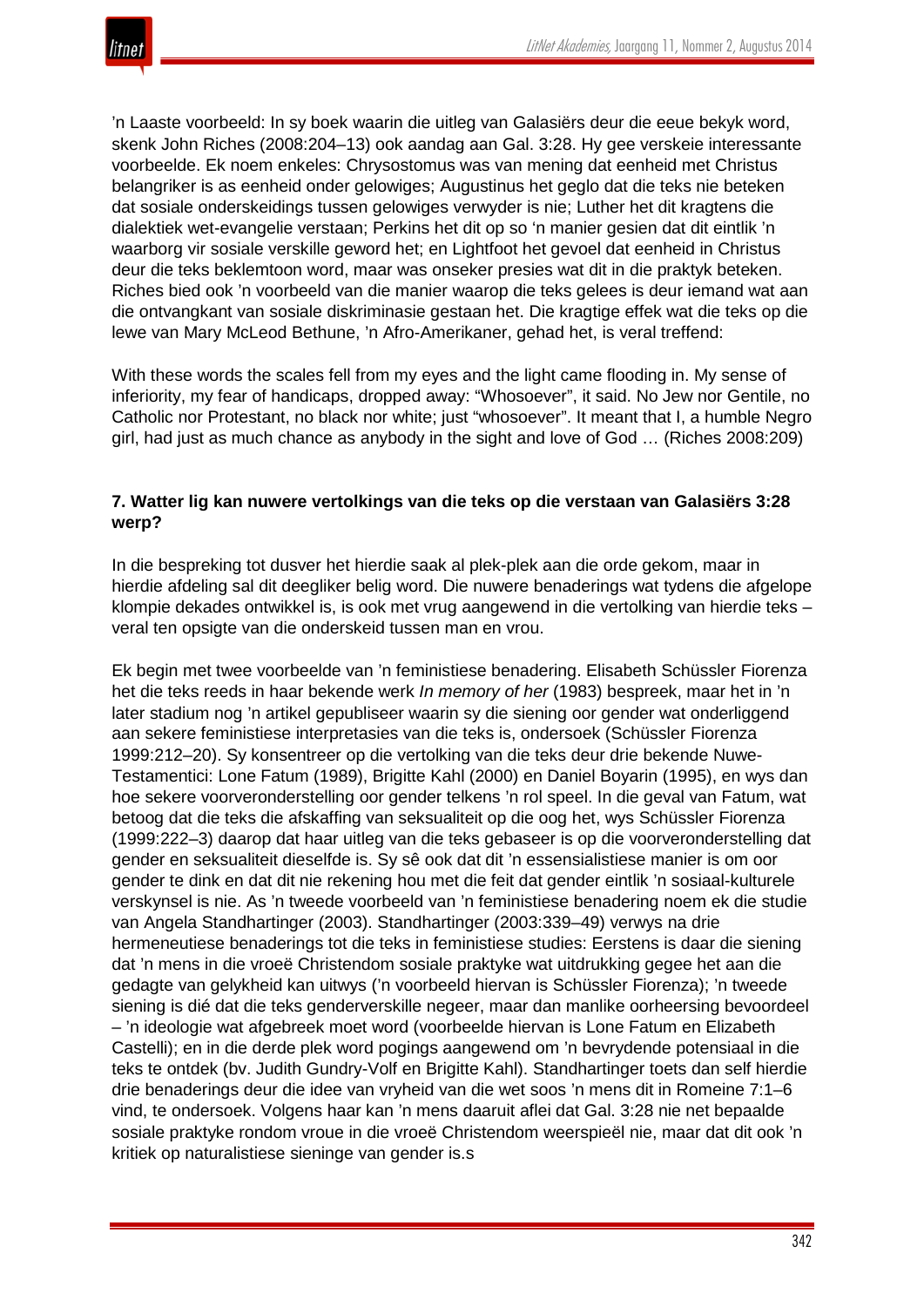Ook verskeie ander studies waarin gender 'n prominente rol gespeel het, is gepubliseer. Dale Martin (2006:77–90) begin sy studie van die "queer"-geskiedenis van die teks met 'n oorsig van die manier waarop die interpretasie van die teks verskuif het soos wat die situasie en belange van die uitlegger verskuif het. Hy vind radikaal feministiese benaderings van die teks die beste keuse, maar voer dan ook aan dat daar geen rede is om aan een benadering bo 'n ander voorkeur te gee nie. Hy stel dan 'n postmoderne "queer"-benadering voor. Dan kan die teks op verskillende maniere gelees word. Een hiervan is deur die vroulike ondergeskik aan die manlike te stel of deur die "en" in die frase "man en vrou" te verwyder, met die betekenis dat beide geslagte in Christus behoort te wees (Martin 2006:89). Joseph Marchal (2010:163–82) skenk aandag aan die manier waarop interseksuele aspekte 'n mens se interpretasie van die teks uitdaag, veral deurdat dit nuwe benaderings in die godsdienstige hantering van die liggaamlike na vore roep. In sy eie woorde: "Galatians can be just one example of how even Paul could not (and cannot still) tell people the exclusive meaning of their bodies" Marchal (2010:177). Jeremy Punt (2010:140–66) gee 'n voorbeeld van hoe 'n mens die teks vanuit 'n postkoloniale "queer"-perspektief kan lees. Punt glo nie dat Paulus die teks vir bevrydende praktyke gebruik het nie, aangesien hy oor die algemeen by die kulturele praktyke van sy tyd gebly het. Dit beteken egter nie noodwendig dat die teks daarom geen effek meer het nie. Volgens Punt (2010:163) behoort 'n mens te besef dat "[i]t is as and through bodies as sexual and gendered entities, within communities and societal systems at large, that the biblical texts are constituted, and today, read and interpreted". Deur die teks op 'n postkoloniale "queer"-manier te lees, kan mense wat hulleself in grenssituasies bevind, die Bybel op 'n sinvolle manier lees.

Ten slotte noem ek twee studies wat sterk op die kulturele konteks van die lesers fokus. Alio Niang (2009) gebruik 'n sosiaal-postkoloniale hermeneutiek en lees dan Gal. 2:11–4 en 3:26–9 deur die lens van die ervaring van kolonialisme wat die Diolavolk in Senegal gehad het. Hy vergelyk byvoorbeeld die koloniale praktyk om die Diolavolk tot objekte te verlaag, met dit wat die Galasiërs ervaar het. Hy toon dan aan hoe Paulus gehelp het om dié situasie te verander. Vir Niang was Paulus 'n "countercolonist" wat gekolonialiseerde mense bevry het deur hulle daarvan bewus te maak dat hulle God se kinders is, ongeag etnisiteit, sosiale status of geslag – soos wat die teks aandui. John Prior (2010:71–90) vra aandag vir die manier waarop die teks uitgelê word in Christelike gemeenskappe in stede in Indonesië, waar hulle minderhede is. Hy toon dan aan dat daar 'n neiging is om die teks te vergeestelik, en dat dit tot gevolg het dat die Christelike kerk irrelevant word binne die Indonesiese opset. Daarom pleit hy vir 'n konteksgevoelige sosiale lees van Gal. 3:28 waardeur die radikale implikasies van dié teks vir 'n multi-etniese en multigodsdienstige konteks konkreet sal blyk.

## **8. Wat is die implikasies van Galasiërs 3:28 vir kerk en samelewing?**

Aan hierdie saak is geweldig baie aandag gegee, en 'n oorvloed van publikasies het al oor hierdie tema verskyn. Die saak wat die meeste aandag gekry het, is die vraag of die teks impliseer dat vroue tot die bediening toegelaat mag word. Anders as wat die geval was in die ander kategorieë wat tot dusver bespreek is, is daar egter min wat nuut is in die talle publikasies wat hieroor verskyn het, en is dit meestal dieselfde argumente wat herhaaldelik gebruik word. Daarom gee ek slegs enkele verteenwoordigende voorbeelde hiervan.

Navorsers wat die gedagte verwerp dat die teks aandui dat vroue tot die bediening toegelaat behoort te word, redeneer gewoonlik dat dit eintlik op geestelike sake betrekking het, soos verlossing en kindskap van God, en dat dit hier nie oor geslagsrolle gaan nie. 'n Voorbeeld van 'n studie waarin so geredeneer word, is dié van Richard Hove (1999). Die tipiese reaksie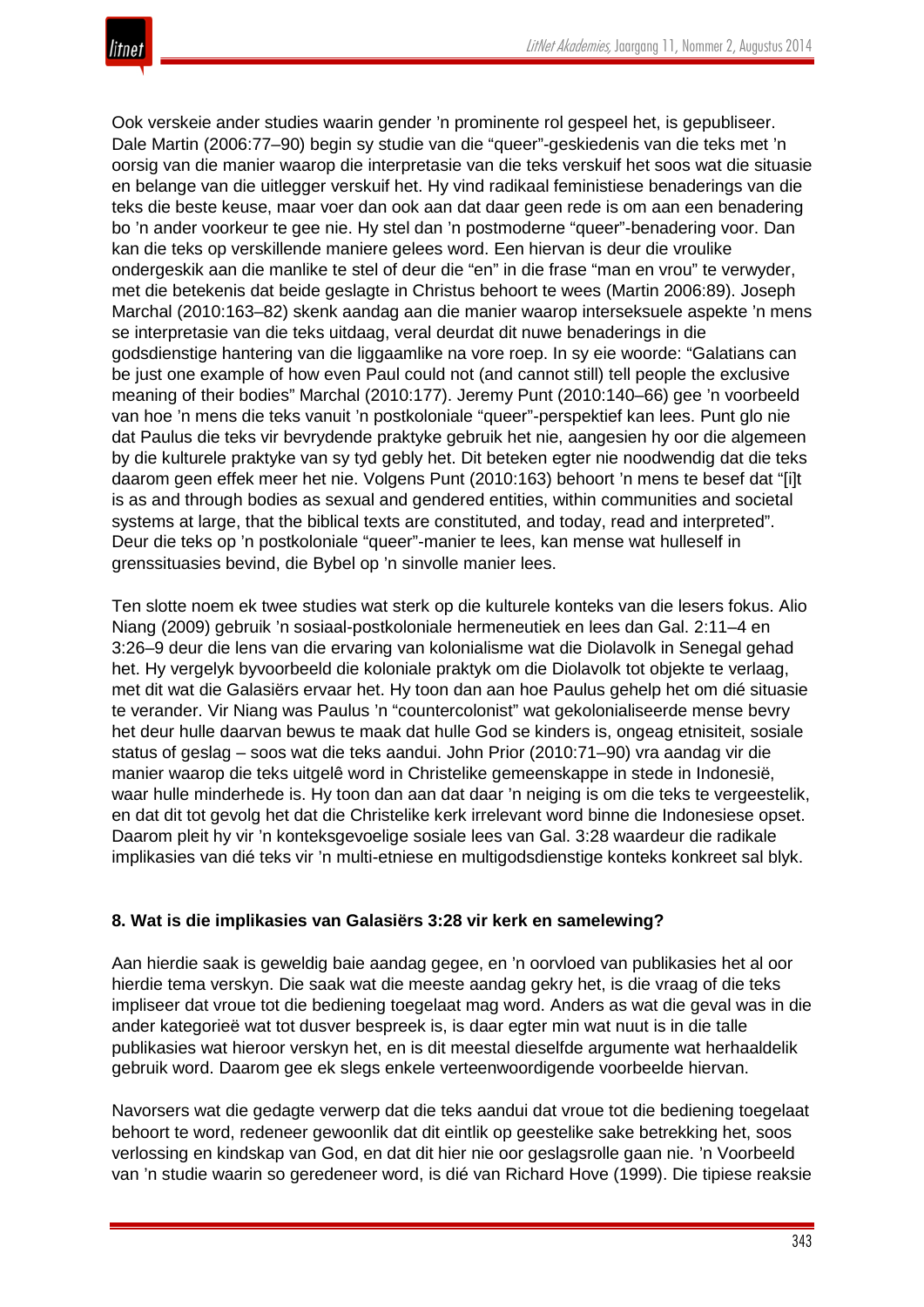

op sulke argumente is dat 'n mens nie so maklik van die teks ontslae raak nie. As voorbeeld hiervan kan die studie van Doug Heidebrecht (2005:181–93) genoem word. Hy gee toe dat moderne sieninge oor gelykheid 'n vreemde konsep mag wees as 'n mens die konteks van die teks in ag neem, maar wys dan ook verder daarop dat mense wat die toepaslikheid van die teks vir die moderne kerk en samelewing so maklik afwys, eintlik daarmee sê dat verlossing geen implikasies het vir die manier waarop gelowiges elke dag lewe nie.

As 'n verdere voorbeeld van 'n teoloog wat die teks gebruik om ten gunste van die vrou in die bediening te redeneer, kan 'n mens die studie van David Scholer (1998:2–18) noem. Hy toon aan dat daar minstens vier goeie redes is hoekom die teks as die belangrikste Pauliniese uitspraak oor hierdie saak beskou kan word. Eerstens verwoord dit die hart van die Pauliniese teologie; tweedens maak Paulus gebruik van 'n drievoudige onderskeiding wat die algemeen bekende onderskeidings van sy tyd saamvat, met die bedoeling om aan te dui dat sulke onderskeidings in Christus te bowe gekom is; derdens verteenwoordig die drievoudige onderskeiding wat Paulus tref, juis die belangrikste onderskeidings wat in sy tyd bestaan het, waaruit dit duidelik is dat hy doelbewus téén sulke onderskeidings stelling inneem; en vierdens is daar genoeg bewyse dat Paulus in die praktyk in sy gemeentes probeer het om sulke onderskeidings uit te skakel.

Laastens is daar nog drie ander interessante studies wat ek wil noem: dié waarin gelet word op die betekenis van Gal. 3:28 vir die moderne situasie. Richard Liong-Seng Phua (2008:39–66) bied in die lig van die teks 'n kritiese bespreking van die twee kriteria wat gebruik word vir lidmaatskap van die SECBS (Society of Ethnic Chinese Biblical Scholars). Phua toon dan aan dat een van die kriteria, naamlik dat 'n mens 'n etniese Chinees moet wees om lidmaatskap te verkry, direk in stryd is met die teks, en voer aan dat dié kriterium afgeskaf behoort te word. In 'n ander studie baseer die skrywer Bernard Ukwuegbu (2008:305–18) sy pleidooi vir 'n Afrikaïese teologie in die ware sin van die woord op die onderskeid tussen "Jood" en "Griek" wat Paulus in die teks tref:

For this reason, the Pauline vision of "neither Jew nor Greek" can prove a veritable scriptural *cum* theological guide for African theologians in their attempt to chisel out (even amidst conflict and controversy with a dominant culture or dominant view of being a church) a self-understanding of the Church for their own people that is truly Christian, while at the same time respecting the peculiarities and particularities of their ethnic and cultural specificities. (Ukwuegbu 2008:316)

Op min of meer soortgelyke wyse redeneer Lung-Kwong Lo (2010:25–33) dat Nuwe-Testamentici die teks verkeerdelik verstaan as dat dit sou beteken dat etniese onderskeidings uitgewis moet word. Vir Lo impliseer die teks dat 'n mens sowel eenheid as verskeidenheid tussen verskillende etniese groepe ernstig moet opneem.

## **9. Gevolgtrekkings**

Ek vertrou dat die oorsig in hierdie artikel aangetoon het hoe wyd en indringend daar oor Gal. 3:28 in Nuwe-Testamentiese geledere besin word. Op grond van hierdie oorsig wil ek enkele gevolgtrekkings maak:

• Die feit dat daar so baie navorsing oor die teks gedoen word, en vanuit soveel verskillende gesigspunte, toon dat daar in Gal. 3:28 iets is wat maak dat dit soveel aandag trek. Presies wat dit is wat veroorsaak dat hierdie teks so uitstaan, kan op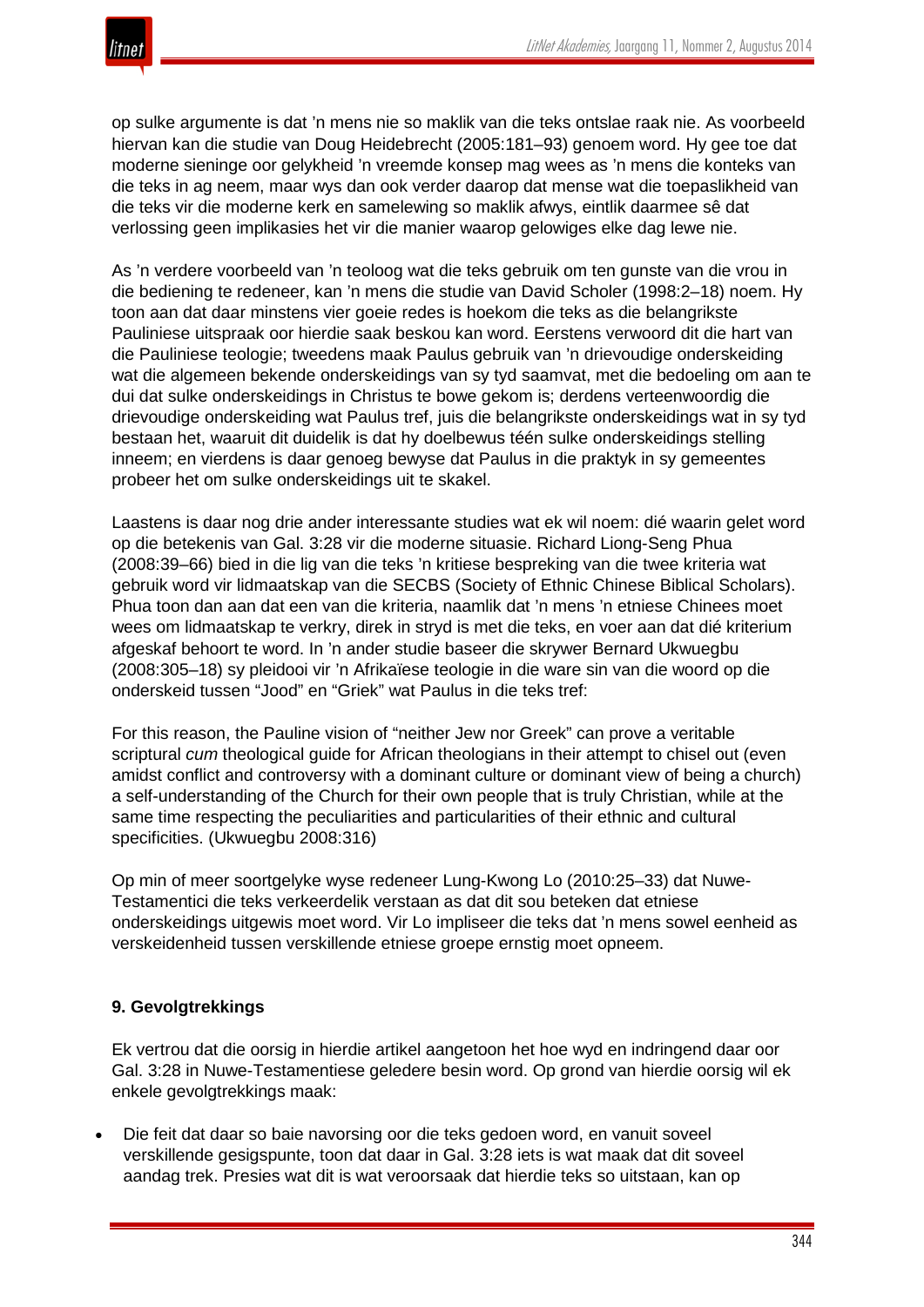

verskillende maniere beskryf word. My poging sou wees om te sê dat daar sekere waarhede in die teks lê wat mense aangryp omdat dit 'n wêreld visualiseer wat soveel anders is as die wêreld waarin hulle elke dag leef – 'n wêreld waarin verskille tussen mense voorop staan en ingrypende implikasies het. Daarmee saam verwoord die teks die moontlikheid dat dié ander, beter wêreld (in Peter Lampe se taal) nie maar 'n blote utopie of gelukstaat is nie, maar bereikbaar is, en spesifiek dat dit deur Christus binne mense se bereik gebring word. Anders gestel: 'n deelhê aan die Transendente kan kerk en samelewing ingrypend omvorm, en nuwe werklikhede skep.

- Uit die oorsig het dit ook geblyk dat Gal. 3:28 'n "oop" teks is. Dit blyk nie net uit die velerlei maniere waarop dit vertolk word nie, maar veral ook daaruit dat akademici met baie goeie argumente standpunte oor die teks kan inneem wat radikaal van mekaar verskil. Dit is wel so dat 'n mens in sommige gevalle kan aanvoel dat eiebelang 'n deurslaggewende rol speel (byvoorbeeld wanneer die teks steeds gebruik word om vroue uit die bediening te hou) en dat sulke interpretasies nie ernstig opgeneem hoef te word nie. Daar is egter baie ander gevalle waar 'n mens eintlik nie tussen opponerende interpretasies van die teks kan kies nie, omdat albei kante ewe goed beredeneer word. Die rede hiervoor is dat Paulus nie die implikasies van die teks verder in Galasiërs uitgespel het nie, en dat dít wat ons het, inderdaad op verskillende maniere ingevul kan word, na gelang van hoe 'n mens die teks saamlees met ander tekste, al dan nie. Dalk is Mary Rose D'Angelo reg in haar standpunt dat daar nooit een universeel-aanvaarde betekenis was van die waarhede wat in hierdie teks verwoord is nie; selfs nie in die tyd vóór Paulus nie.
- Die feit dat die teks 'n "oop" teks is, sou misbruik kon word om dit vir eiebelang aan te wend. Daarvan is daar oorgenoeg tekens in hierdie oorsig en ook in kerklike geskrifte waar hierdie teks dikwels misbruik word. 'n Beter benadering sou wees om die oopheid van die teks op 'n positiewe en selfkritiese manier te gebruik wanneer 'n mens dit wil vertolk. In konkrete terme sou dit minstens twee implikasies hê: Eerstens moet die wye verskeidenheid van bestaande vertolkings van die teks vir 'n mens as 'n waarskuwing dien om nie sommer die teks sito-sito aan te haal nie. Daar moet goed en wyd geraadpleeg word voordat 'n mens die woorde in jou mond neem: "Volgens Gal. 3:28 moet …" Dit is veral noodsaaklik dat akademici en gelowiges kennis neem van ander vertolkingsbenaderings as die geliefkoosdes wat maar altyd weer na vore kom, want die nuwere benaderings waarvolgens die teks vertolk word, wys juis op blinde kolle in die gewone manier waarop tekste uitgelê word – blinde kolle wat in die loop van die geskiedenis onberekenbare skade aan mense se lewe veroorsaak het. Tweedens is dit belangrik dat 'n mens die strekking – of miskien anders gestel, die "klimaat" – van jou uitleg van die teks noukeurig moet oorweeg. Soos die oorsig uitgewys het, is die teks al dikwels gebruik om te beperk, toe te sluit, uit te sluit, weg te wys – soms deur wat beskou is as die briljantste teologiese breine van hulle tyd. Om die waarheid te sê, min van die studies wat in hierdie oorsig genoem is, lees regtig die teks op 'n bevrydende manier. Dalk is dit egter juis wat ons in hierdie stadium in die geskiedenis van Suid-Afrika nodig het: om tekste op so 'n manier te lees dat hulle bevry, oopsluit, innooi, deelmaak … Daar skyn min ander tekste te wees wat hulle so wonderlik dáártoe leen as Gal. 3:28. Inderdaad, in Christus is daar geen Jood of Griek, geen slaaf of vry mens, geen man en vrou nie …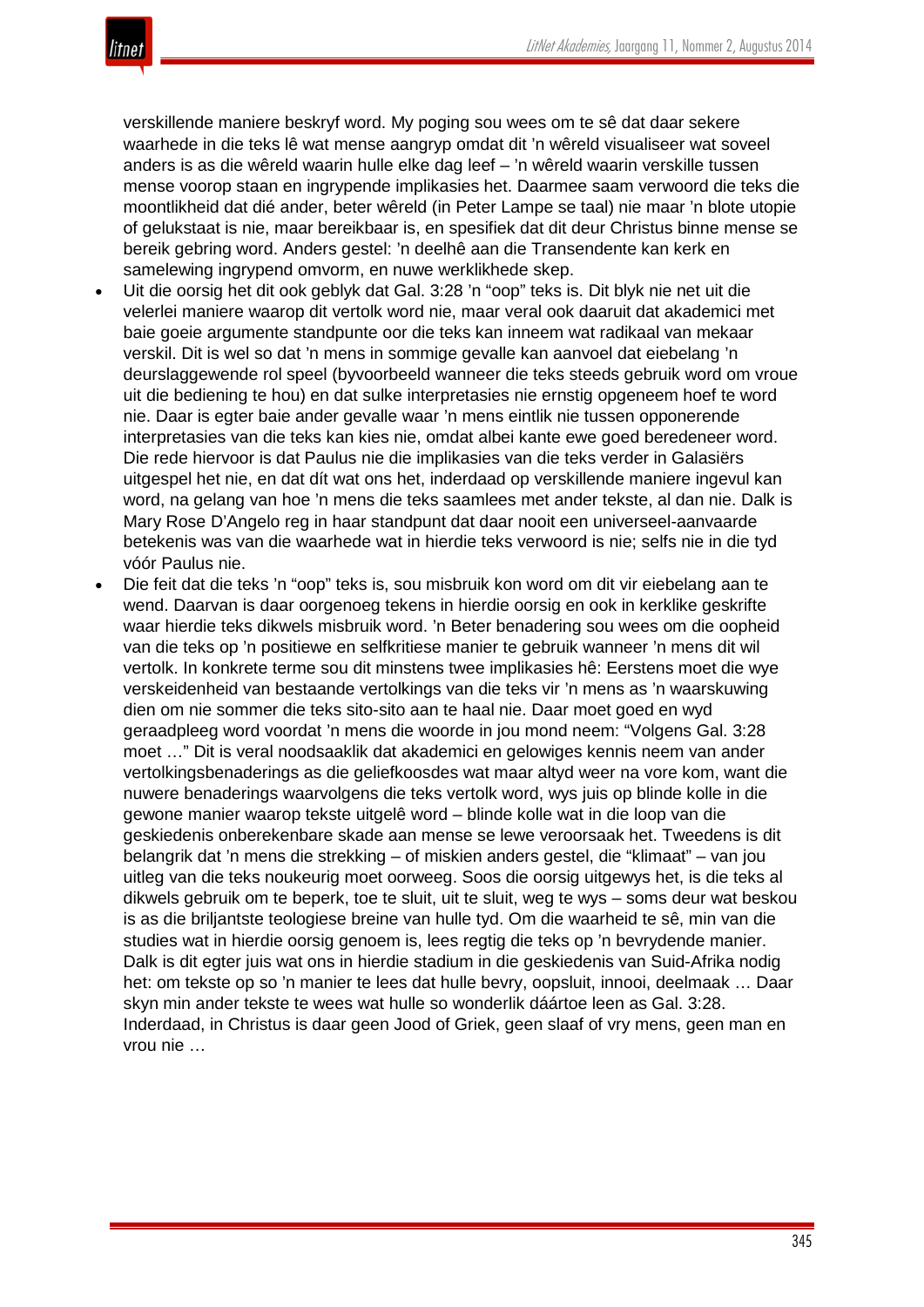

#### **Bibliografie**

Atkins, R. 2010. Contextual interpretation of the Letter to Philemon in the United States. In Tolmie en Friedl (reds.) 2010.

Aune, D.E. 2010. Galatians 3:28 and the problem of equality in the church and society. In Walters 2010.

Bailey, K.E. 1994. Women in the New Testament: A Middle Eastern cultural view. *Anvil*, 11(1):7–24.

Baumert, N. 1992a. *Antifeminismus bei Paulus. Einzelstudien.* Würzburg: Echter. FzB 68.

—. 1992b. *Frau und Mann bei Paulus. Überwindung eines Mißverständnisses.* Würzburg: Echter.

Bobertz, C.A. en D. Brakke (reds.). 2002. *Reading in Christian communities: Essays on interpretation in the Early Church*. Notre Dame: University of Notre Dame Press. Christianity and Judaism in Antiquity.

Botha, P.J.J. 2000. Submission and violence: Exploring gender relations in the first-century world.*Neotestamentica*, 34(1):1–38.

Boyarin, D. 1995. Galatians and gender trouble: Primal androgyny and the first-century origins of a feminist dilemma. *Protocol of the Colloquy of the Center for Hermeneutical Studies*, 1:1–38.

Braun, W. 2002. Body, character and the problem of femaleness in early Christian discourse. *Religion & Theology*, 9(1–2):108–17.

Campbell, D.A. 2003. Reconciliation in Paul: The gospel of negation and transcendence in Galatians 3.28. In Gunton (red.) 2003.

Castelli, E.A. Paul on women and gender. In Kraemer en D'Angelo (reds.) 1999.

Cornelius, E.M. 2002. Patriarchy and the New Testament. *Acta Patristica et Byzantina*, 13:50–65.

D'Angelo, M.R. 2002. Gender refusers in the Early Christian mission. Gal. 3:28 as an interpretation of Gen. 1:27b. In Bobertz en Brakke (reds.) 2002.

De Andrado, P.N. 2010. A Pauline paradigm of partnership. *Concilium*, 1:65–75.

De Boer, M.C. 2011. *Galatians. A commentary.* Louisville: Westminster John Knox. New Testament Library.

Downing, F.G. 1996. A Cynic preparation for Paul's gospel for Jew and Greek, slave and free, male and female.*New Testament Studies*, 42(3):454–62.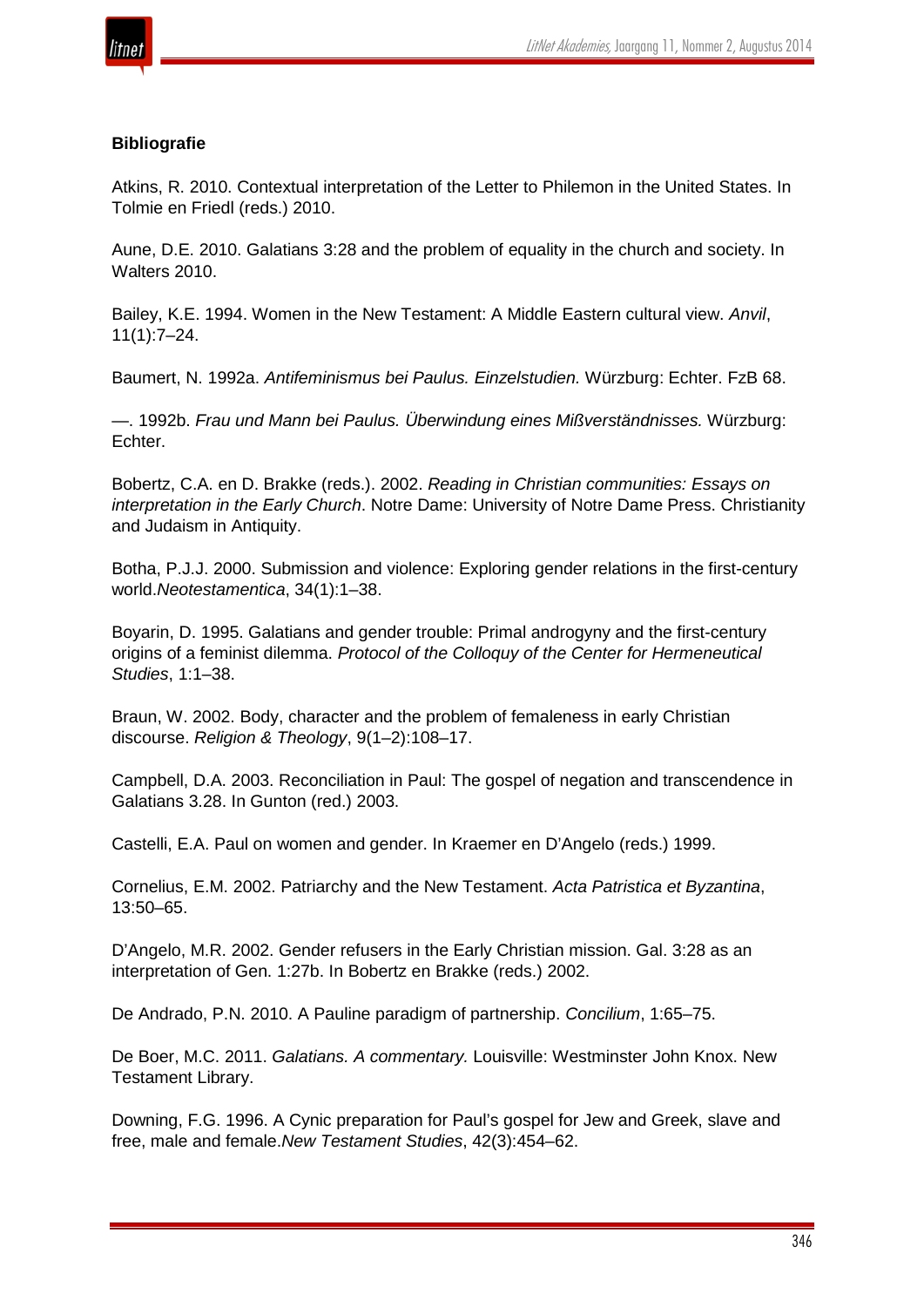

Eisenbaum, P. 2000. Is Paul the father of misogyny and antisemitism? *Cross Currents*, 50(4):506-524.

Fatum, L. 1989. Women: Symbolic universe and structures of silence. Challenges and possibilities. *Studia Theologica*, 43(1):61–80.

Fischer, I. en C. Heil (reds.). 2010. *Geschlechterverhältnisse und Macht. Lebensformen in der Zeit des frühen Christentums.* Münster: LIT Verlag. Exegese in unserer Zeit 21.

Flanagan, D. 1994. An apology to Eve. *Doctrine and Life*, 44(1):9–18.

Fricker, D. 2009. "Il n'y a pas l'homme et la femme" (Ga. 3,28), utopie ou défi? *Revue des Sciences Relegieuses*, 83(1):5–22.

Genest, O. 1997. Faut-il que Paul se taise dans la discussion sur la situation des femmes en christianisme?*Lumen Vitae*, 52(3):297–314.

Grant, R.M. 1992. Neither male nor female. *Biblical Research*, 37:5–14.

Gundry-Volf, J.M. 1997. Christ and gender. A study of difference and equality in Gal. 3,28. In Landmesser, Eckstein en Lichtenberger (reds.) 1997.

Gunton, C.E. (red.). 2003. *The theology of reconciliation.* Londen en New York: T&T Clark.

Hansen, B. 2010. "*All of you are one": The social vision of Galatians 3.28, 1 Corinthians 12.13 and Colossians 3.11.* Londen en New York: T&T Clark. Library of New Testament Studies 409.

Heidebrecht, D. 2005. Distinction and function in the church: Reading Galatians 3:28 in context. *Direction*, 34(2):181–93.

Hogan, P.N. 2008. *No longer male and female: Interpreting Galatians 3:28 in Early Christianity.* Londen en New York: T&T Clark. Library of New Testament Studies 380.

Horsley, R.A. 1998. Paul and slavery: A critical alternative to recent readings. *Semeia*, 83– 84:153–200.

—. 1999. Gleichheit und Differenz: Gal. 3,28 im Brennpunkt feministischer Hermeneutik. *Berliner Theologische Zeitschrift*, 16(2):212–31.

Horsley, R.A. (red.). 1997. *Paul and empire. Religion and power in Roman imperial society.* Harrisburg: Trinity.

Hove, R. 1999. *Equality in Christ? Galatians 3:28 and the gender dispute.* Wheaton, IL: Crossway.

Johnson, E.S. 2003. *Witness without parallel: Eight Biblical texts that make us Presbyterian.* Louisville: Geneva.

Kahl, B. 2000. No longer male: Masculinity struggles behind Galatians 3.28? *Journal for the Study of the New Testament*, 79:37–49.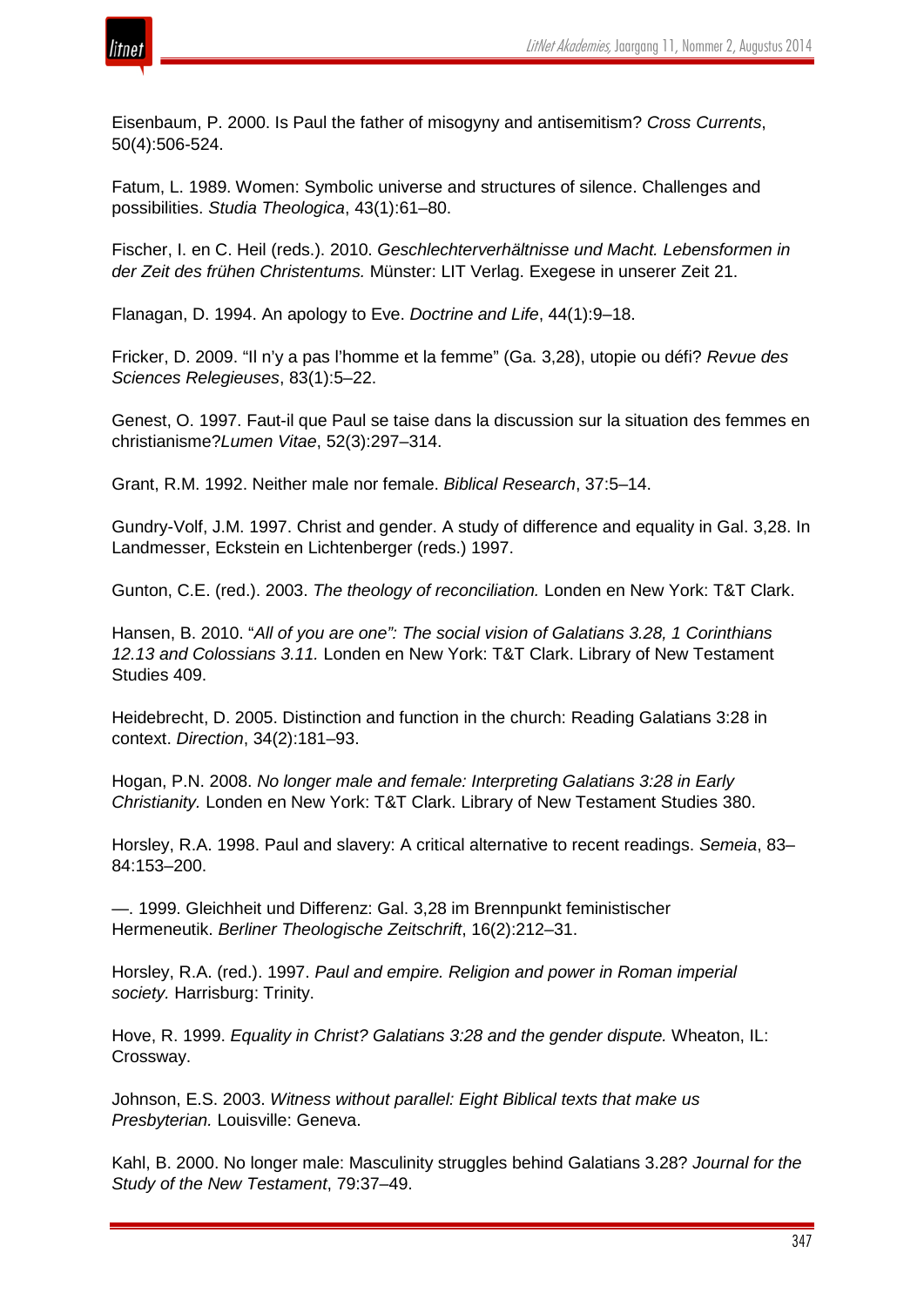

Kartzow, M.B. 2010. "Asking the other question": An intersectional approach to Galatians 3:28 and the Colossian household codes. *Biblical Interpretation*, 18:364–89.

Kloos, K. 2006. "In Christ there is neither male nor female": Patristic interpretation of Galatians 3:28. In Young, Edwards en Parvis (reds.) 2006.

Lampe, P. 2012. *New Testament Theology in a secular world. A constructivist work in philosophical epistemology and Christian apologetics.* Londen: Bloomsbury T&T Clark.

Landmesser, C., H.-J. Eckstein en H. Lichtenberger (reds.). 1997. *Jesus Christus als die Mitte der Schrift. Studien zur Hermeneutik des Evangeliums.* Berlyn en New York: Walter de Gruyter. BZNW 86.

Lategan, B.C. 2012. Reconsidering the origin and function of Galatians 3:28. *Neotestamentica*, 46(2):274–86.

Litke, W. 1995. Beyond creation: Galatians 3:28, Genesis and the hermaphrodite myth. *Studies in Religion*, 24(2):173–8.

Lo, L.-K. 2010. "Neither Jew nor Greek". Galatians 3,28 revisited. *Annali di storia dell'esegesi*, 27(2):25–33.

Marchal, J.A. 2010. Bodies bound for circumcision and baptism: An intersex critique and the interpretation of Galatians. *Theology & Sexuality*, 16(2):163–82.

Martin D.B. (red.). 2006. *Sex and the single savior: Gender and sexuality in Biblical interpretation.* Louisville en Londen: Westminster John Knox.

Martin, D.B. 2006. The queer history of Galatians 3:28. "No male and female". In Martin (red.) 2006.

Martin, T.W. 2003. The covenant of circumcision (Genesis 17:9–14) and the situational antitheses in Galatians 3:28. *Journal of Biblical Literature*, 122(1):111–25.

Matthews, S., C.B. Kittredge en M. Johnson-Debaufre (reds.). 2003. *Walk in the ways of wisdom: Essays in honor of Elisabeth Schüssler Fiorenza*. Harrisburg, Londen en New York: Trinity Press International.

Meiser, M. 2007. *Galater.* Göttingen: Vandenhoeck & Ruprecht. NTP 9.

Miller, E.L. 2002. Is Galatians 3:28 the great egalitarian text? *Expository Times*, 114(1):9–11.

Murphy-O'Connor, J. 1992. St Paul: Promotor of the ministry of women. *Priests & People*, 6(8–9):307–11.

Niang, A.C. 2009. *Faith and freedom in Galatia and Senegal. The apostle Paul, colonists and sending gods.*Leiden en Boston: Brill. Biblical Interpretation Series 97.

Omerzu, H. 2002. "Es gibt nicht mehr männlich und weiblich." Zur Bedeutung von Frauen im frühen Christentum. In Schmitt (red.) 2002.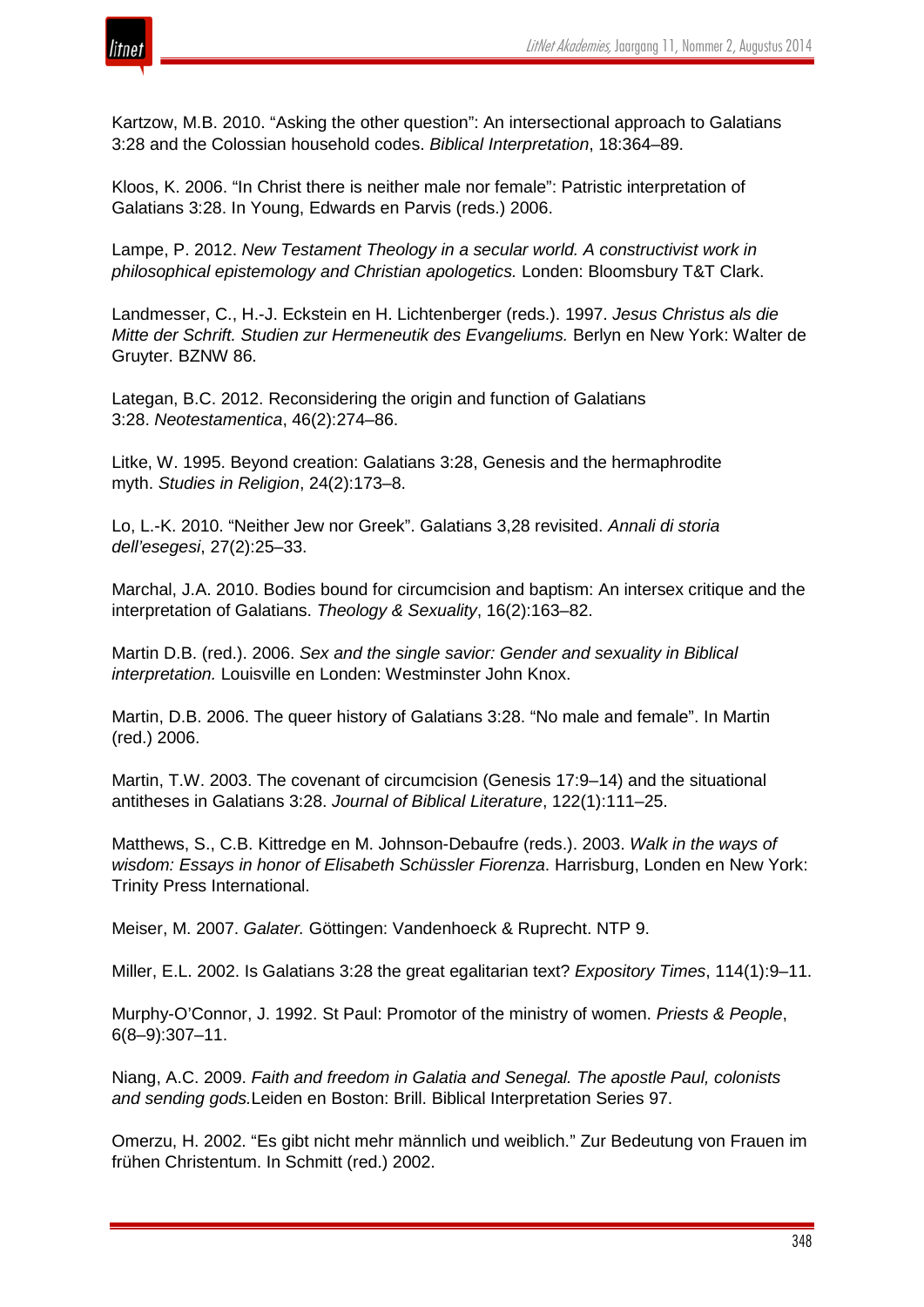

Petersen, S. 2010. Nicht mehr "männlich und weiblich" (Gen. 1,27). Die Rede von der Aufhebung der Geschlechterdifferenz im frühen Christentum. In Fischer en Heil (reds.) 2010.

Phua, R.L.-S. 2008. Galatians 3:28, shalom, and ethnic Chinese Biblical scholars. *Sino-Christian Studies*, 5:39–66.

Prior, J.M. 2010. Integration, isolation or deviation: Reading Galatians 3:27–8 in Indonesia today. *Mission Studies*, 27:71–90.

Punt, J. 2010. Power and liminality, sex and gender, and Gal. 3:28. A postcolonial, queer reading of an influential text. *Neotestamentica*, 44(1):140–66.

Riches, J.K. 2008. *Galatians through the centuries.* Malden en Oxford: Blackwell. Blackwell Bible Commentaries.

Röhser, G. 1997. Mann und Frau in Christus: Eine Verhältnisbestimmung von Gal. 3,28 und 1 Kor. 11,2–16.*Studien zum Neuen Testament und seiner Umwelt*, 22:57–78.

Schmitt, S. (red.). 2002. *Frauen und Kirche*. Stuttgart: Franz Steiner Verlag. Mainzer Vorträge.

Scholer, D.M. 1998. Galatians 3:28 and the ministry of women in the church. *Covenant Quarterly*, 56(3):2–18.

Schüssler Fiorenza, E. 1983. *In memory of her: A feminist theological reconstruction of Christian origins.* New York: Crossroad.

—. 1999. Gleichheit und Differenz: Gal 3,28 im Brennpunkt feministischer Hermeneutik. *Berliner Theologische Zeitschrift*, 16(2):212–31.

Serres, M. 2006. Ego Credo. *Contagion*, 12–13:1–11.

Standhartinger, A. 2003. Geschlechterkonstruktionen bei Paulus: Feministische Zugänge zu Galater 3,27f und Römer 7,1–6. *Una Sancta*, 58(4):339–49.

Stanley, C.D. 1996. "Neither Jew nor Greek": Ethnic conflict in Graeco-Roman society. *Journal for the Study of the New Testament*, 64:101–24.

Tolmie, D.F. 2005. *Persuading the Galatians. A text-centred rhetorical analysis of a Pauline letter.* Tübingen: Mohr Siebeck. WUNT 2.190.

—. 2012. Research on the Letter to the Galatians: 2000–2010. *Acta Theologica*, 32(1):118– 57.

Tolmie, D.F. en A. Friedl (reds.). 2010. *Philemon in perspective. Interpreting a Pauline letter*. Berlyn en New York: De Gruyter. BZNW 169.

Ukwuegbu, B.O. 2008. "Neither Jew nor Greek". The church in Africa and the quest for selfunderstanding in the light of the Pauline vision and today's context of cultural pluralism. *International Journal for the study of the Christian church*, 8(4):305–18.